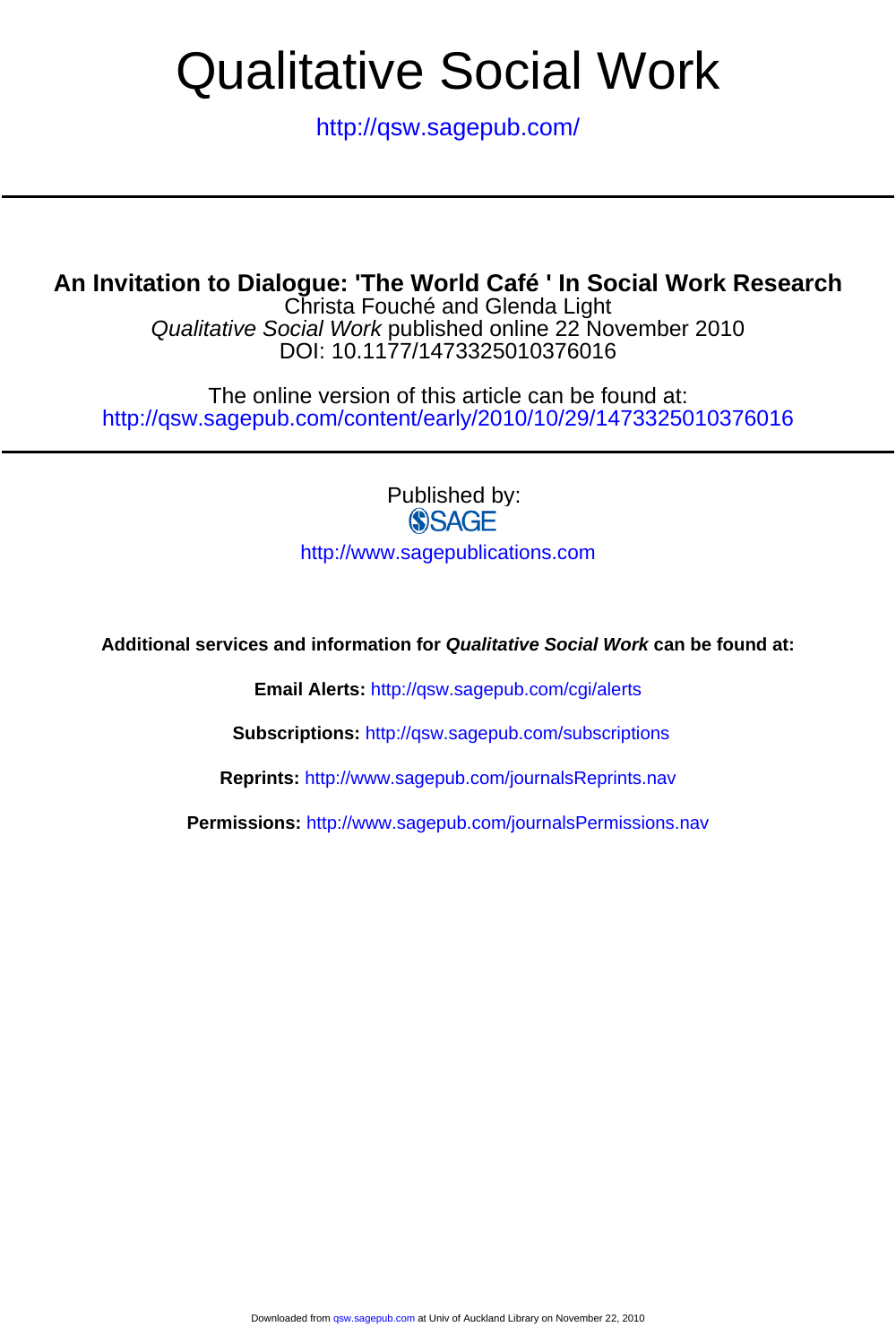

! The Author(s) 2010 Reprints and permission: sagepub.co.uk/journalsPermissions.nav, Vol. 0(0): 1–22 www.sagepublications.com DOI: 10.1177/1473325010376016

#### **ARTICLE**

# An Invitation to Dialogue

'The World Café' In Social Work

Research

Christa Fouché University of Auckland, New Zealand

Glenda Light Auckland District Health Board, New Zealand

#### **ABSTRACT**

In the context of discussions about the potential of collaborative research, a practice-based project was implemented in Auckland, New Zealand during 2006 and 2007, aimed to help develop a culture of enquiry among practitioners in social service. One design variable in this project was the World Café, a conversational process that helps groups to engage in constructive dialogue around critical questions, to build personal relationships, and to foster collaborative learning. In relation to other collaborative approaches, the World Café is powerful in terms of the use of cross-pollination of ideas through evolving rounds of information exchange and the use of a café-style social context that allows the sharing of information in an equitable and nonthreatening manner. This article reports on the design and implementation of a World Café approach, located in the philosophy of appreciative inquiry, through 'Café Hear and Now'. The authors reflect on the perceived value of this initiative and invite dialogue on the implementation of the World Café in social work research

KEY WORDS:

Action Research (AR)

Appreciative Inquiry (AI)

practitioner research

qualitative

methodology

World Café and the contract of the contract of the contract of the contract of the contract of the contract of the contract of the contract of the contract of the contract of the contract of the contract of the contract of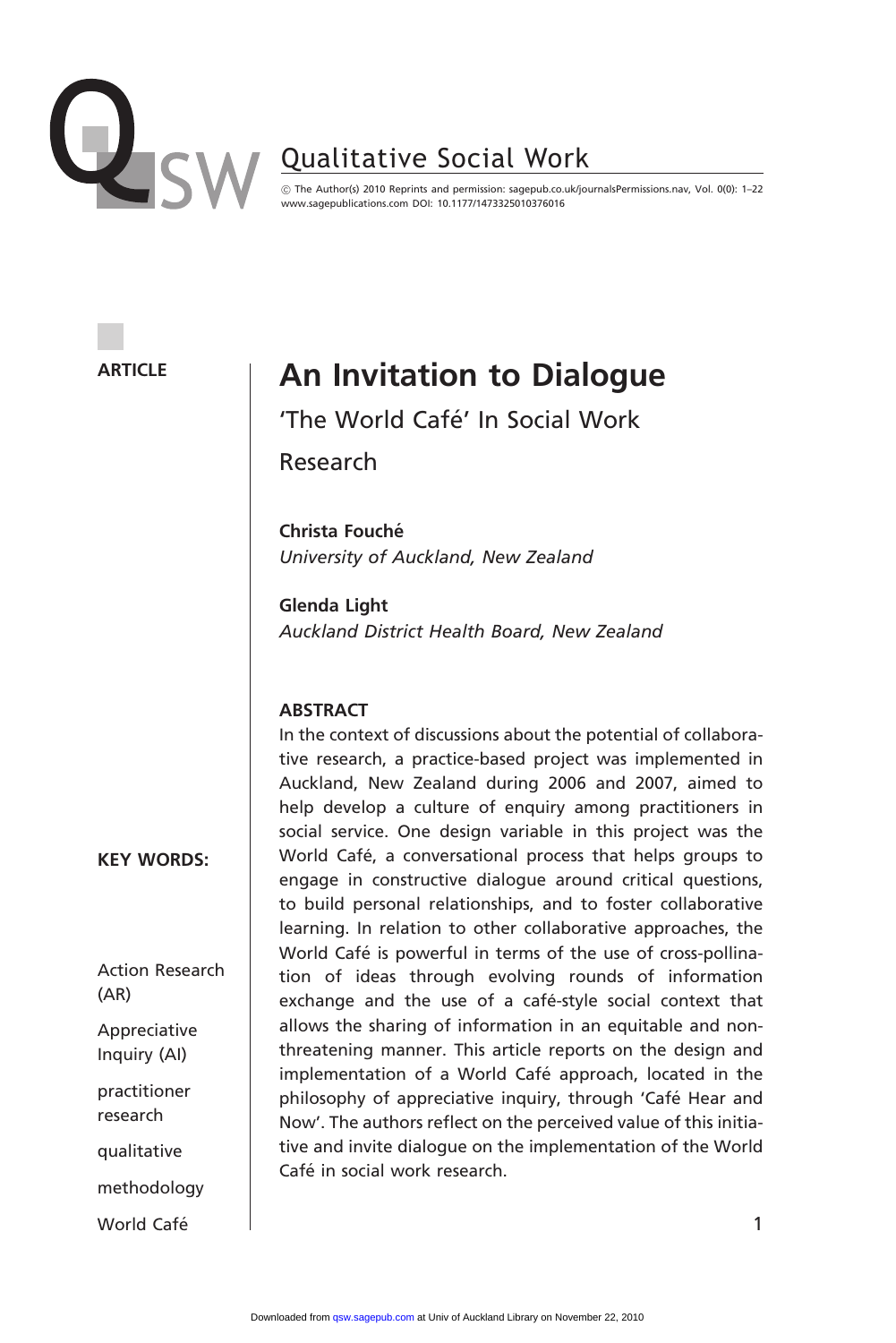## INTRODUCTION

The past several decades have seen a number of challenges to traditional research approaches in which knowledge is formulated by external 'experts' and both knowledge and policy disseminated downwards through a hierarchy (Dirkx, 2006; Lee and Garvin, 2003). The emerging approaches challenge traditional concepts of what constitutes expertise, research processes, and ownership and encourage questions about the role of power, and the contestable nature of knowledge itself. This has been reflected in discussions about the potential of collaborative research approaches, including action research and participatory action research in social work settings (Bond and Hart, 1995; Healy, 2001) as well as the promotion of practitioner research and reflexive practitioner-based enquiry (Lowes and Hulatt, 2005). Increasingly we see suggestions for researchers and practitioners to move beyond traditional practices of information transfer toward a more appropriate notion of information exchange (Lee and Garvin, 2003) and for practitioners to move beyond being recipients of knowledgetransfer to having an active role in knowledge creation (Karvinen-Niinikoski, 2005). Of course, these shifts are in many ways part of a broader pattern of global developments and global forces (Lunt, 2003). This includes a policy emphasis on 'what works', the revolution in technology and information retrieval, and challenges to experts and their knowledge systems.

Consulting several sources that offered imaginative ways of developing collaborative research (Cooperrider et al., 2003; Reed, 2007; Senge, 1992), the World Cafe´ (Brown and Isaacs, 2005) provided a basis for developing a social work research approach that encompasses social work values, knowledge generation and information exchange through 'conversations that matter'. As a simple but powerful process, the World Cafe´ (Brown and Isaacs, 2005) focuses on intimate exchange, disciplined inquiry, cross-pollination of ideas and possibility thinking. It is a conversational process that helps groups to engage in constructive dialogue around critical questions, to build personal relationships, and to foster collaborative learning. The World Cafe´ is based on the assumptions that (a) The knowledge and wisdom we need are already present and accessible and (b) Intelligence emerges as the system connects to itself in creative ways. In relation to other collaborative and iterative learning approaches, the World Café is particularly powerful in terms of the use of cross-pollination of ideas through evolving rounds of information exchange and the use of a café-style social context. These are values that underpin social work practice: client-centered practice requires practitioners to be creative in promoting a hospitable place where information can be shared, collaborative learning occur and mutual respect be promoted. As Gilgun and Abrams (2002) succinctly state 'qualitative social work research connects with social work values' (2002: 46). Therefore, implicit to social work research is the connection with the ethos of professional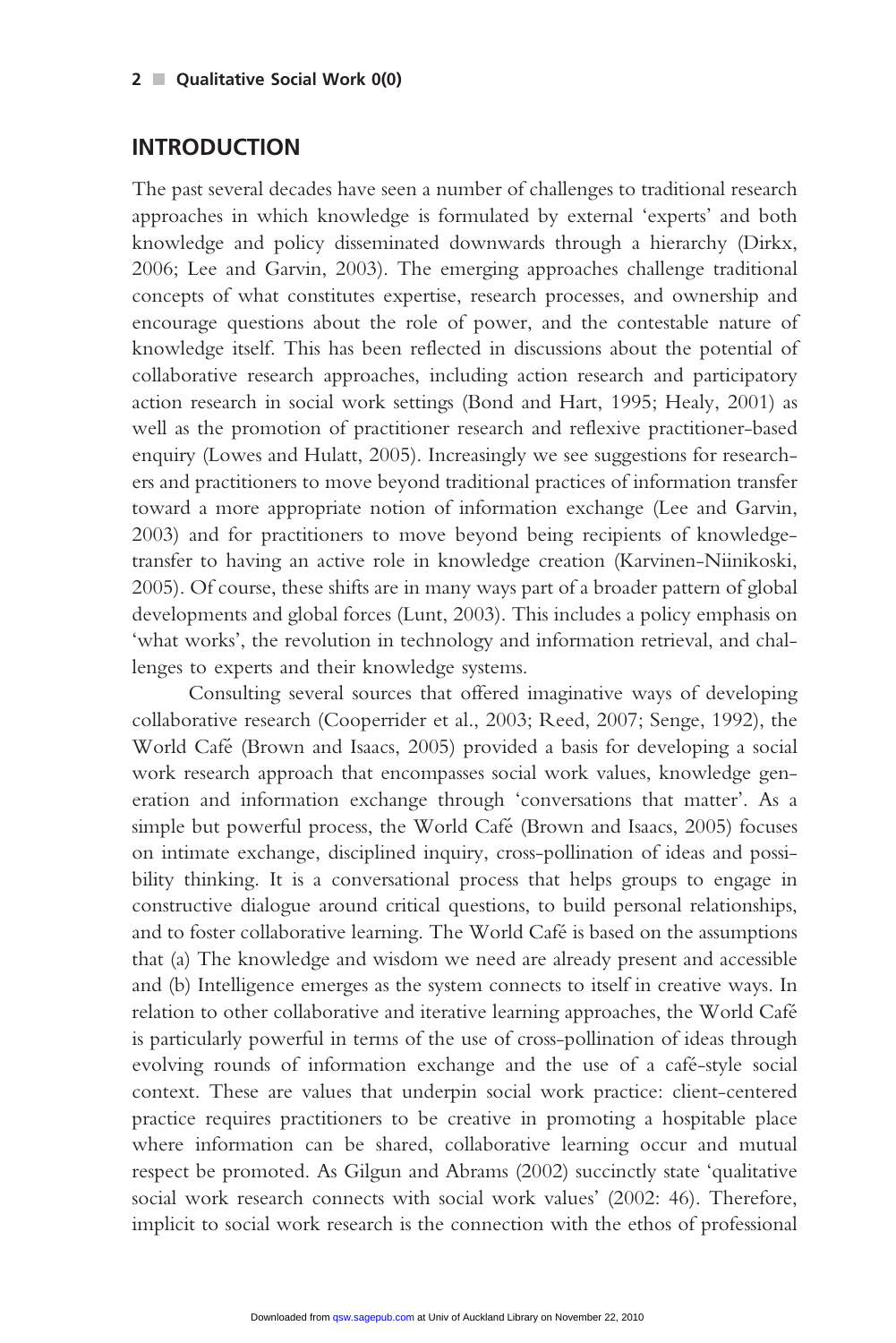social work practice such as inclusiveness of stakeholders, promotion of human relatedness and mutual generation of understanding and knowledge. Furthermore, Shaw and Gould (2001) issue a challenge in that 'social work research too often lacks methodological imagination' (2001: 5).

Cooperrider et al. (2003) states that the most powerful vehicle for changing the social order is through the act of dialogue; with generative dialogue enabling co-ordination and potential growth. Furthermore, generative dialogue is very context-sensitive and reliant on language that is grounded in affirmation and appreciation. Consequently, positive strategies grounded in the methodology of Appreciative Inquiry provided a basis for designing and implementing the World Café approach. Appreciative Inquiry (AI) is an established technique for organizational development, analysis and transformation (Egan and Lancaster, 2005; Fitzgerald, Murrell and Miller, 2003; Whitney, 2004). Where AI differs most from other organizational development models, is in its focus on strengthbased approaches to change. This obviously resonates strongly with social work practitioners committed to strength-based practice and attachment theory (see Gilgun, 2005; Neilson, 2005), but is also gaining ground as a research tool, resonating with a range of research approaches. As Reed (2007: 42) so eloquently states, AI '... focuses on supporting people getting together to tell stories of positive development in their work that they can build on.' According to Reed (2007), AI is developed to be inclusive and collaborative, to take place in real time and to focus on building the positive; this is where AI connects with research. These themes also provide the connection to the implementation of the World Café. The intention of this article is two fold: to report on the design, implementation and perceived value of a World Café approach through 'Café Hear and Now'; and to initiate dialogue for the implementation of the World Café (Brown and Isaacs, 2005) in social work research.

# BACKGROUND TO THE DESIGN AND IMPLEMENTATION OF THE WORLD CAFE´

McCormack et al. (2002) attempted to provide meaning to 'context' particularly in a health setting and acknowledged that although context refers to the setting in which practice takes place, the term does little to reflect the complexity of the concept. Furthermore, Shaw and Gould (2001) argue that qualitative social work research should be strongly grounded in an understanding of, and puzzling about issues of context. As it is not possible in this article to explore all the constituents of the World Cafe´ context, it is important to describe how the World Café approach fitted into a larger practice-based knowledge generation project.

The World Café was implemented as part of a practice innovation ('Growing Research in Practice' – hereafter referred to as GRIP). This project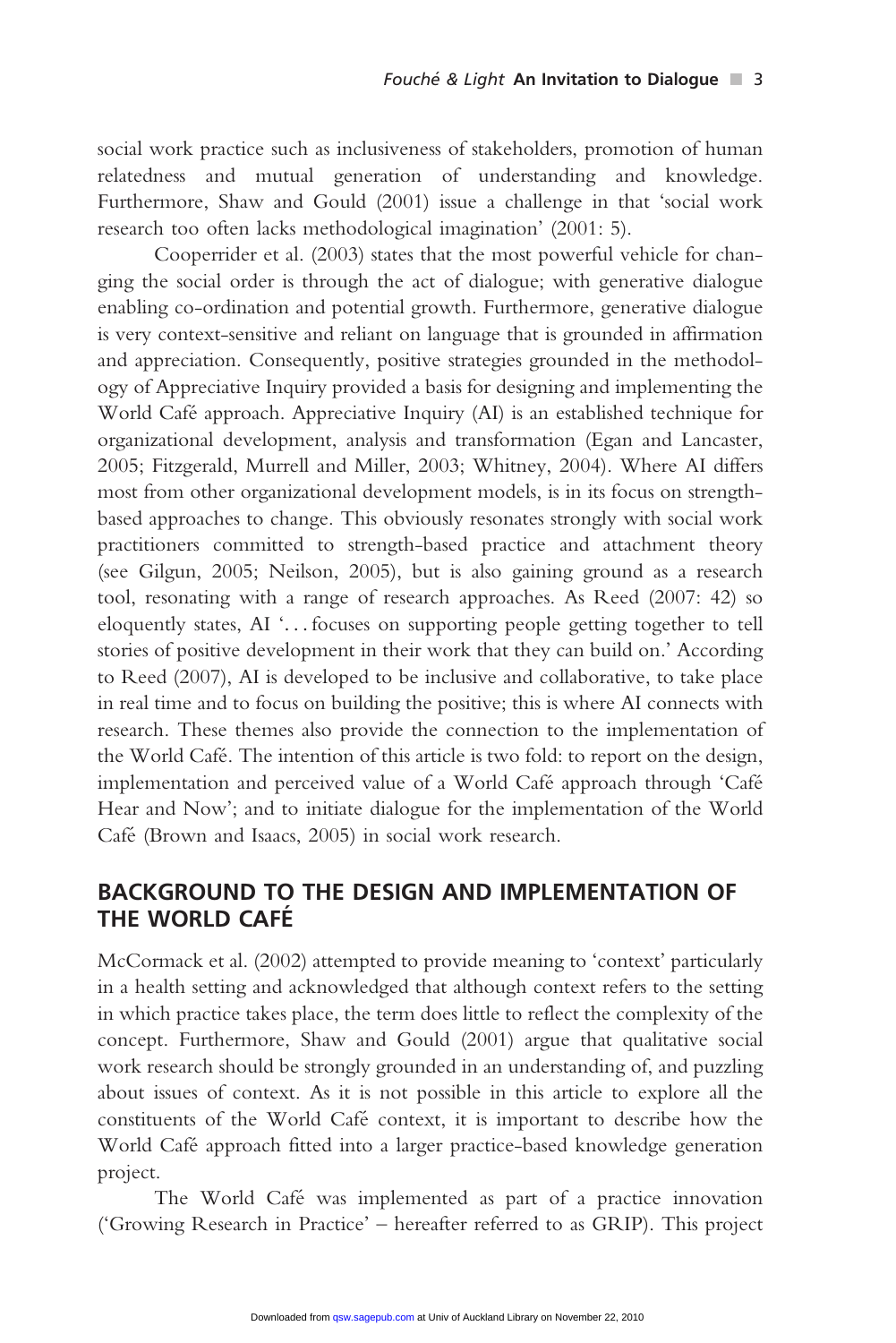#### $4 \blacksquare$  Qualitative Social Work 0(0)

was developed, based on feedback from academics, practitioners and senior managers on the low levels of social work research activity, particularly after practitioners had graduated from academic institutions and commenced practice. Therefore, the GRIP program, whose aim was 'to assist the development of a culture of practitioner enquiry in social service agencies,' (Lunt, Fouche´ and Yates, 2008) provided a context to support practitioner capacity and capability in practice-based research projects in Auckland, New Zealand. To achieve this aim, the collaborative program involved bringing together 43 practitioners from eight diverse social service agencies, and six individuals that together formed the 'GRIP team'. The GRIP team included a practitioner advisor (also referred to as 'critical friend') and four academics from two universities, all logistically managed by a program manager. The initiative was supported by three funding bodies. In this 15 month, time-limited program, teams of practitioners were supported to conceptualize, design, implement and disseminate their own practice research projects located within their own agencies. Figure 1 illustrates the structure and dynamic of the GRIP program. The studies originated with a wide range of agencies and the practitioners were predominantly social and



Figure 1 STRUCTURE AND DYNAMIC OF THE GRIP PROGRAM (LUNT, FOUCHE´ AND YATES, 2008).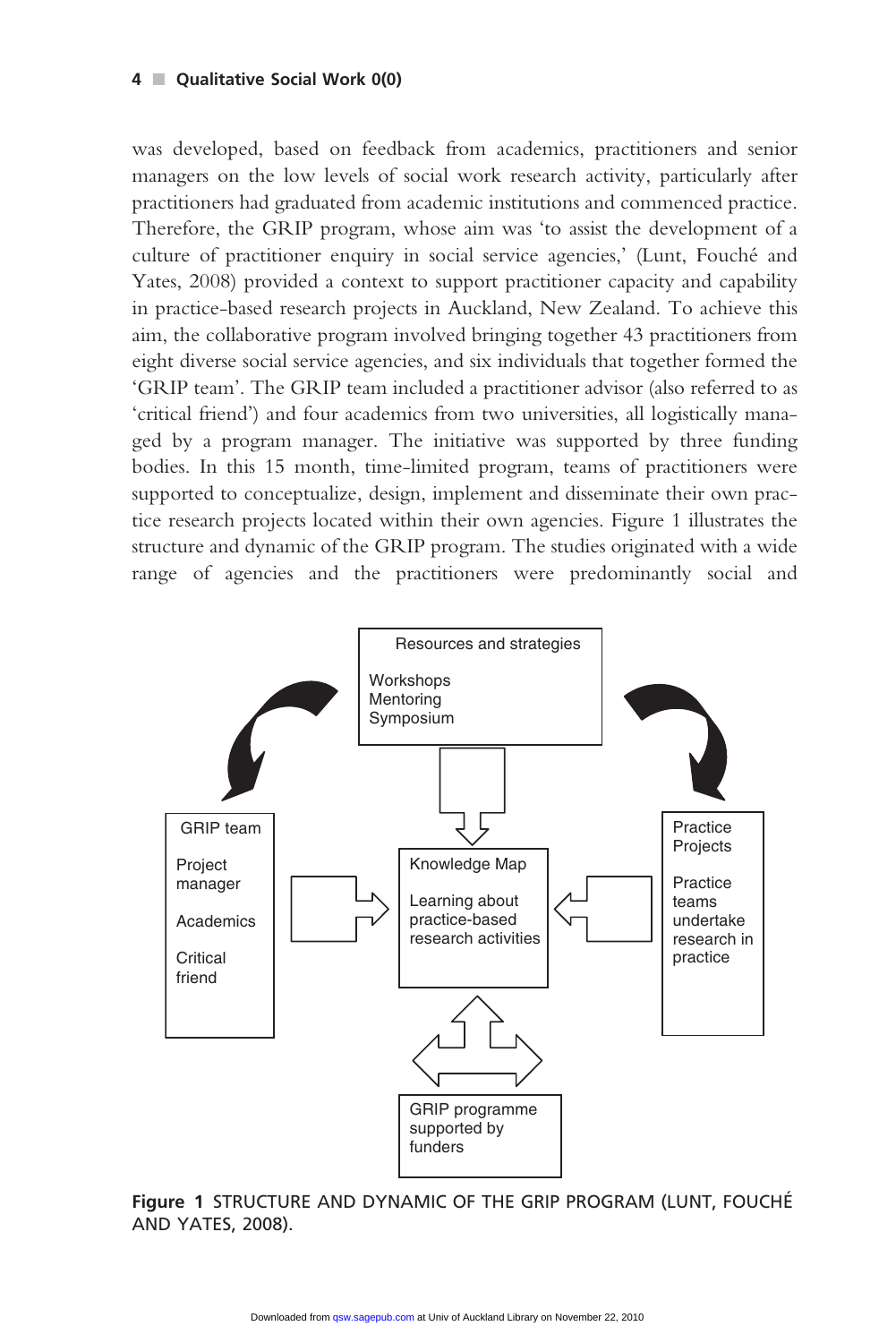community workers, but there were also therapists, counselors and psychologists. A prerequisite for participation was that each project should ultimately be about improving services to clients. A range of research approaches, methodologies and methods were employed.

The execution of the practice-based projects required a case-by-case consideration of the agency, and its context, mission and client base. Ethical considerations and approval were the responsibility of the individual teams. They all gave considerable attention to ethical issues pertaining to their projects, and obtained peer review and approval from appropriate bodies. There was also recognition that practice groups would be able to avail themselves of sources of support from within their own organizations, such as protocol advisers and knowledgeable colleagues, as well as service users and consumers. The importance of appropriate consideration of ethical issues – particularly where data collected for service provision purposes is being considered for use in research – was highlighted in workshops and in mentoring – two strategies utilized as part of the GRIP program (outlined below).

With regards to the overall GRIP program and the enhancement of learning about practice-based research activities by the GRIP team (the development of the 'knowledge map – refer to figure 1), data was collected in two phases, the first from feedback sheets, mentoring records, and minutes recorded by the GRIP team, and the second from group and individual interviews. We have considered the ethical issues regarding the collection of this data, including conflict of interest, respect for the rights of participants, and potential of harm to parties involved. We have managed them effectively in the team and in our relationship with the practice teams, by means of measures outlined in the ethics applications. Ethics approval was obtained from the respective University's ethics committees – in phase one for the collection of data at workshops, mentoring sessions and meetings, and in phase two for participant interviews to supplement our understanding of participants' experiences. The supportive strategies included mentoring, workshops and a symposium. Mentors were assigned to the teams and met with the teams regularly in the workplace and communicated frequently with them by email to communicate ideas, drafts and dilemmas. The mentoring aimed to be supportive and empowering, rather than supervisory, and responsive to the queries or concerns raised by the individual teams themselves. The practitioners were encouraged and assisted to present their research projects at the GRIP symposium, with varying emphases on their GRIP experience and the outcomes of their research. It was in one of the workshop sessions however, where the World Café was implemented and will be discussed in more detail for the purpose of context.

The workshops were introduced to increase general research knowledge and inform the practice-based research projects, but had multiple objectives. These workshops also provided an important opportunity for the participants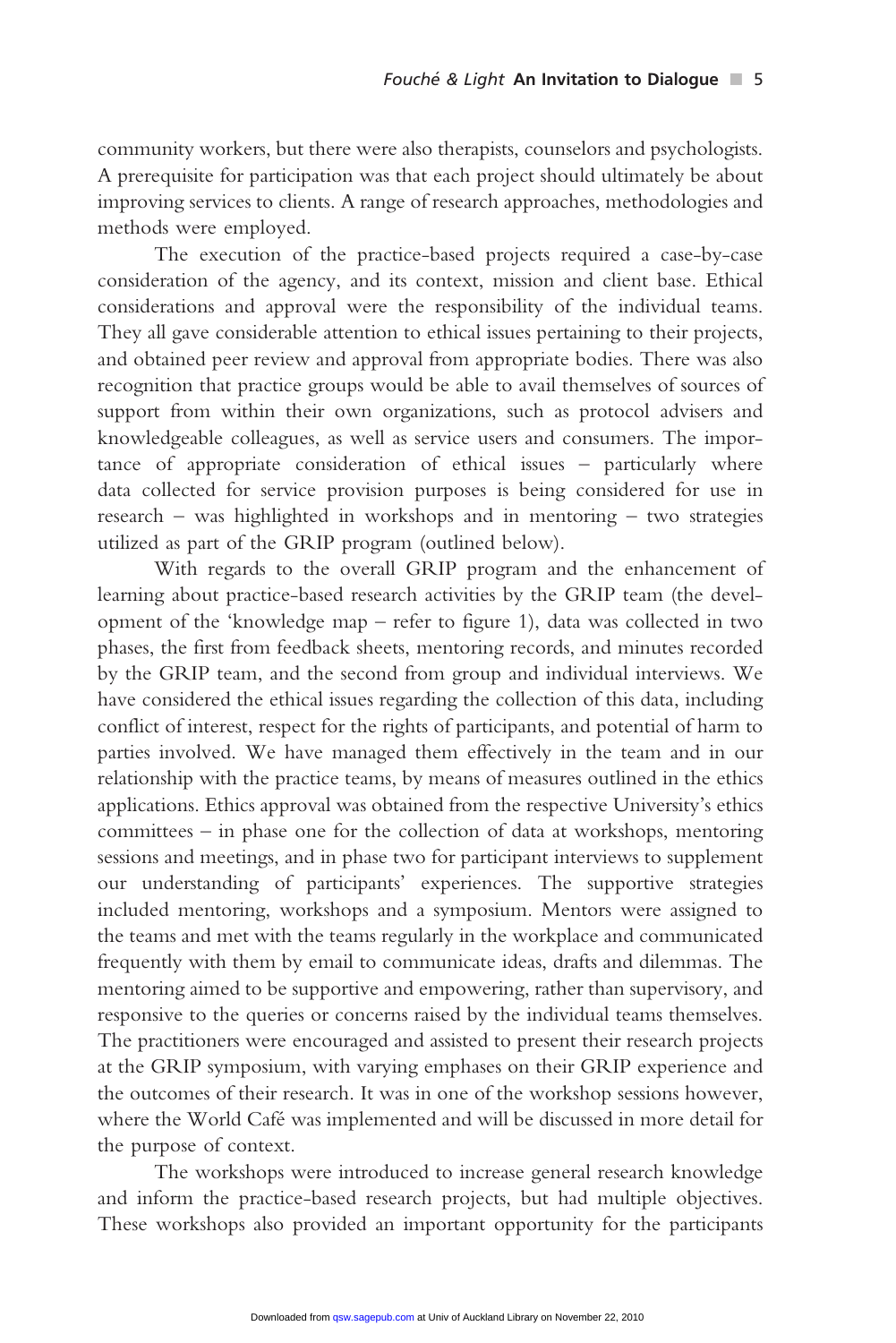to meet and share experiences with other practitioners and to discuss issues that arose during the research process. It also became a way that projects could set themselves goals and benchmark their own progress. Six workshops, spread between February 2006 and February 2007, allowed broad cover of the phases of the research process and some of the more significant steps that all research projects must traverse, as well as the cultural and organizational challenges of social service research. A range of speakers contributed sessions at these workshops. Each workshop had a particular focus, and styles of presentation and facilitation varied. In the first workshops, participants were assisted to explore the potential focus and scope of their enquiry, and consider where and how they could obtain data. Subsequent workshops addressed the other stages of the research process, including refining the research question, using the literature, core ethical concerns, cultural and organizational challenges of social service research, and thinking about methodology.

Suggestions for improvements to workshops were collected from both participants and the GRIP team members after each workshop. Reflections on this data led the GRIP team to realize that the workshops did not take place in a collaborative way as was hoped, but started to develop as an opportunity where knowledge was 'transferred' by the so-called research experts. After the third workshop and a number of mentoring sessions, it also became clear that almost all participants were finding it difficult to manage to find time for researchrelated activities. Allocating time away from the day-to-day pressures of casework or acute environments proved critical to doing the research, but actually taking time away from the coalface or reducing caseloads to allow it to be done, had not happened. The time allocated to attend to research projects was often influenced by immediate practice concerns rather than wider issues of knowledge generation. This did not come as a surprise, as the reality of workload and time constraint was considered at the outset of the project and we encouraged the place of practitioner research alongside individual motivation, team attributes, organizational culture and context. The demands placed on practitioner time and 'permanently expanding caseloads' (Fuller and Petch, 1995) are major barriers globally to social workers undertaking research (Fook, 2003; Fuller and Petch, 1995).

One positive discovery, however, was the inherent tenacity and resilience of the practitioners to maintain hope that they would be able to manage their time differently and that they would be able to continue with their respective projects. As part of daily practice, it is not uncommon for practitioners to liaise with each other as to how best resource themselves and their clients. Accessing resources and harnessing their own resourcefulness is the basis of practice wisdom. The social work practitioners involved in the research projects, once they have collectively identified 'time' as being a resource, were able to use this transferable skill as tacit knowledge inherent to social work practice. As will be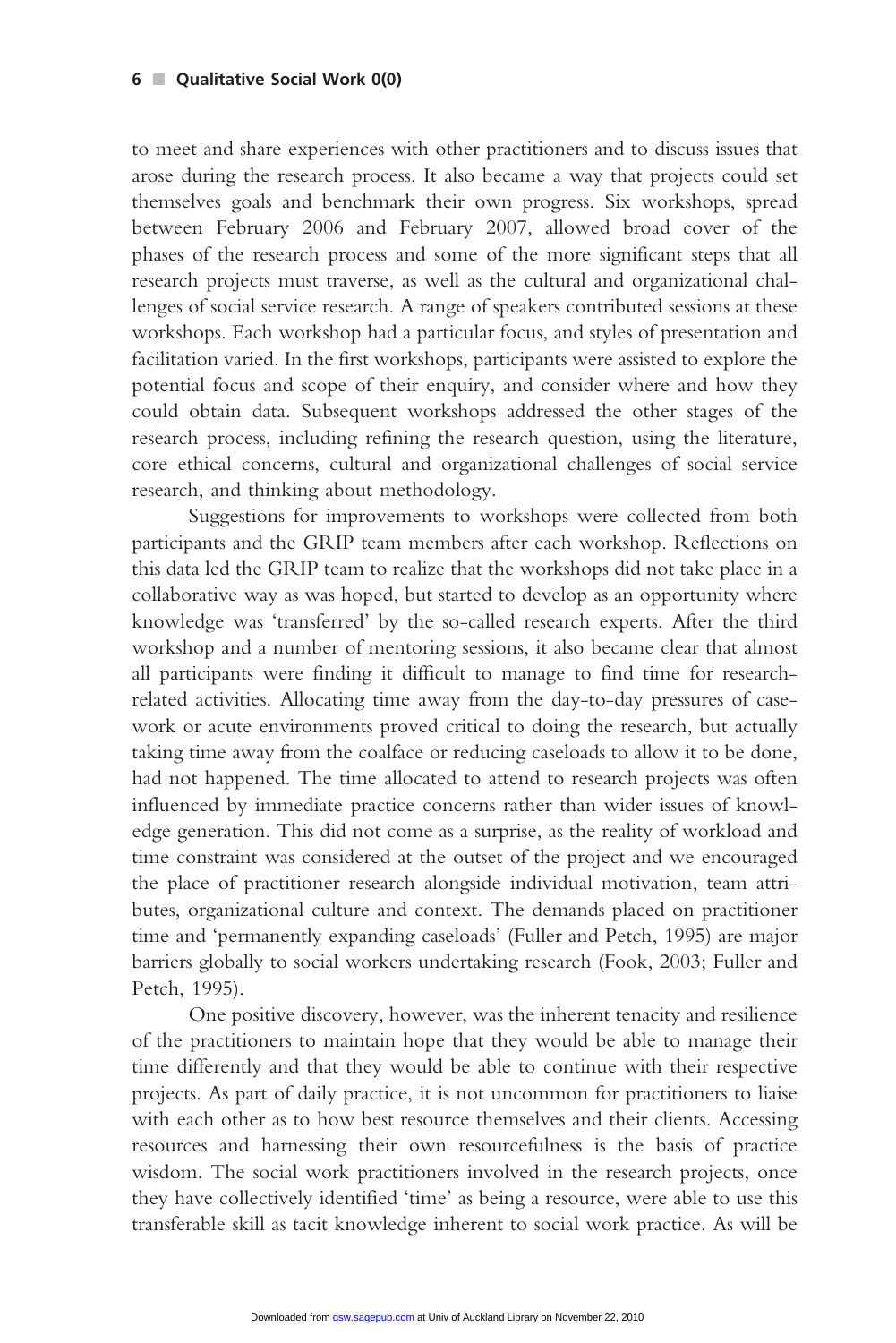explored later in this article, this further substantiates the appropriateness of the World Café in research, in that it replicates the essence of social work interactions.

As highlighted earlier, the World Café is a conversational process that helps groups to engage in constructive dialogue around critical questions, to build personal relationships, and to foster collaborative learning and is based on the assumption that knowledge and wisdom needed are already present. Figure 2 illustrates the interconnectedness of these elements in the World Café. This then seemed an appropriate vehicle to use to address both the issue of collaborative learning and information exchange and the critical issue of managing time for research in practice. At the same time, it became a powerful method of data collection.

# DESIGNING THE WORLD CAFE´

The permeating aroma of coffee, soothing music and café-styled table settings are not ordinarily associated with research or, for that matter, with social work practice. A café-style setting is however reasonably familiar to most researchers,



Figure 2 THE INTERCONNECTED ELEMENTS OF THE WORLD CAFÉ (BROWN AND ISAACS, 2005).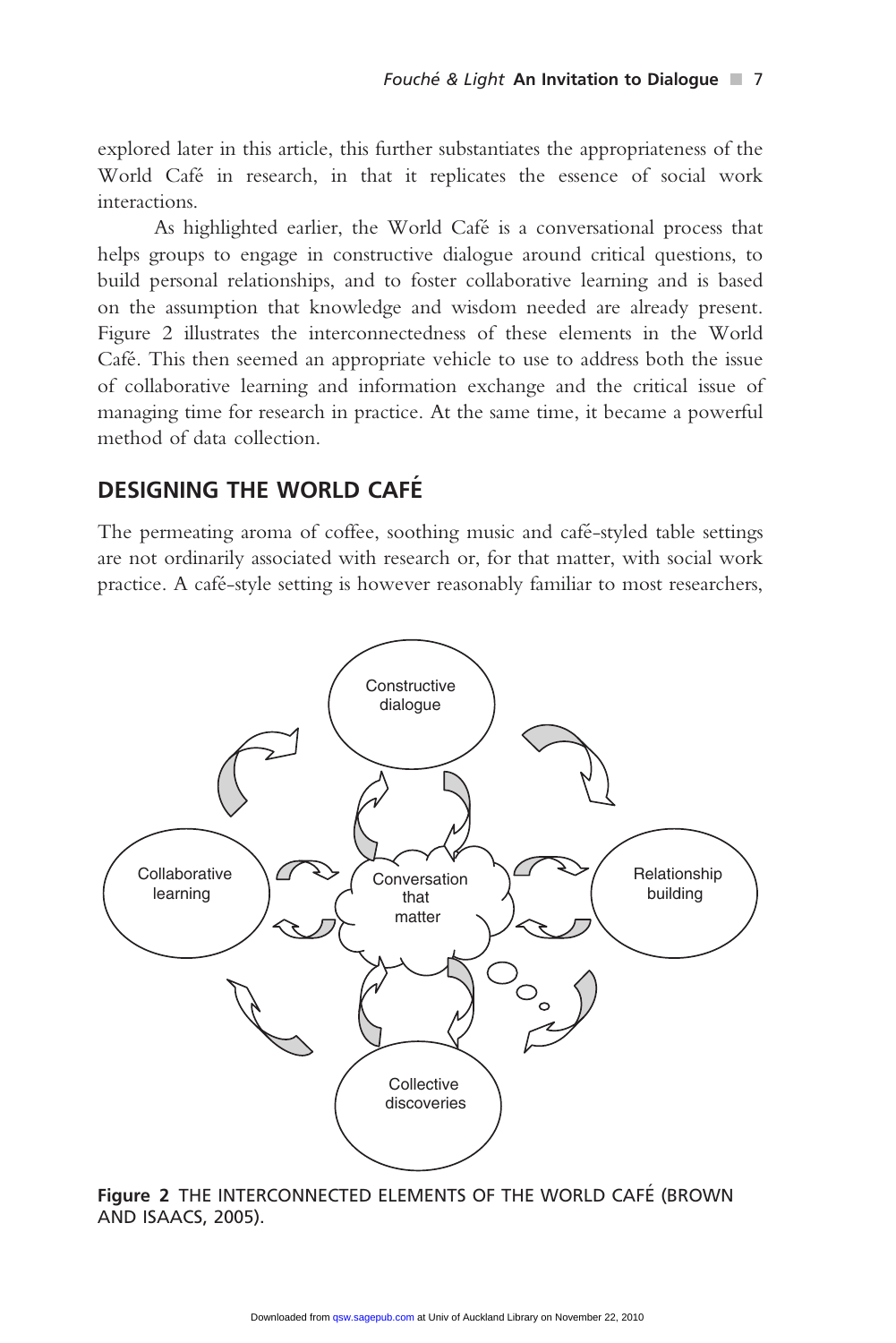social workers and to a large section of the population in general. Such a social setting was therefore purposefully created to enhance the capacity to 'dialogue' in a relaxed and familiar environment. Our preference for the café context was that it provided space for people to move around, bump into each other and possibly make impromptu contacts. Further to the physical and social space, we assumed our 'cafe´' space would allow the sharing of information in an equitable and non-threatening manner and, due to the public nature of these environments, café etiquette would encourage behaviors consistent with social norms in open places.

Unlike other small group discussions such as nominal groups, delphi groups and brainstorming groups as discussed by Fontana and Frey (2000), or the more popular focus groups where a moderator uses the group process with a small number of participants to stimulate discussion (Linhorst, 2002), the World Café enables groups of all sizes to participate in evolving rounds of dialogue with a few others, while remaining part of a single, larger connected conversation. This allows for small, intimate conversations to link with and build on others as the World Café is facilitated to allow people to move between groups and discover new insights into issues. According to Brown and Isaacs, '... people often move rapidly from ordinary conversations ... toward conversations that matter, ...' (Brown and Isaacs, 2005: 4), fostering dialogue in which the goal is not only thinking together, but also creating actionable knowledge. Pamphilon, Chevalier and Chevalier (2006) emphasize the World Café as beneficial in engaging people in meaningful conversation and larger groups in authentic discussion.

As a means of cultivating and harnessing the power of 'conversations that matter,' the World Café is designed on the following seven integrated principles (adapted from Brown and Isaacs, 2005; Tan and Brown, 2005; World Cafe´ Design Principles, 2008):

- 1. Set the context. The café hosts intentionally create the purpose and parameters in which collaborative learning will unfold. They help to shape the content and the process – both in preparation and during the World Café session.
- 2. Create hospitable space. It is important for the hosts to create a social space that is welcoming, provides personal comfort and psychological safety. In some instances, hospitable space begins with a creative invitation to attend a café.
- 3. Explore questions that matter. All participants should focus their collective attention on powerful questions that attract collaborative engagement. Depending on the timeframe and objectives, a café may explore a single question or use a line of inquiry through several conversational rounds.
- 4. Encourage everyone's contributions. The hosts and all participants to the World Café should invite full participation and honor each person's unique contribution. People engage deeply when they feel they are contributing their thinking to questions that are important to them.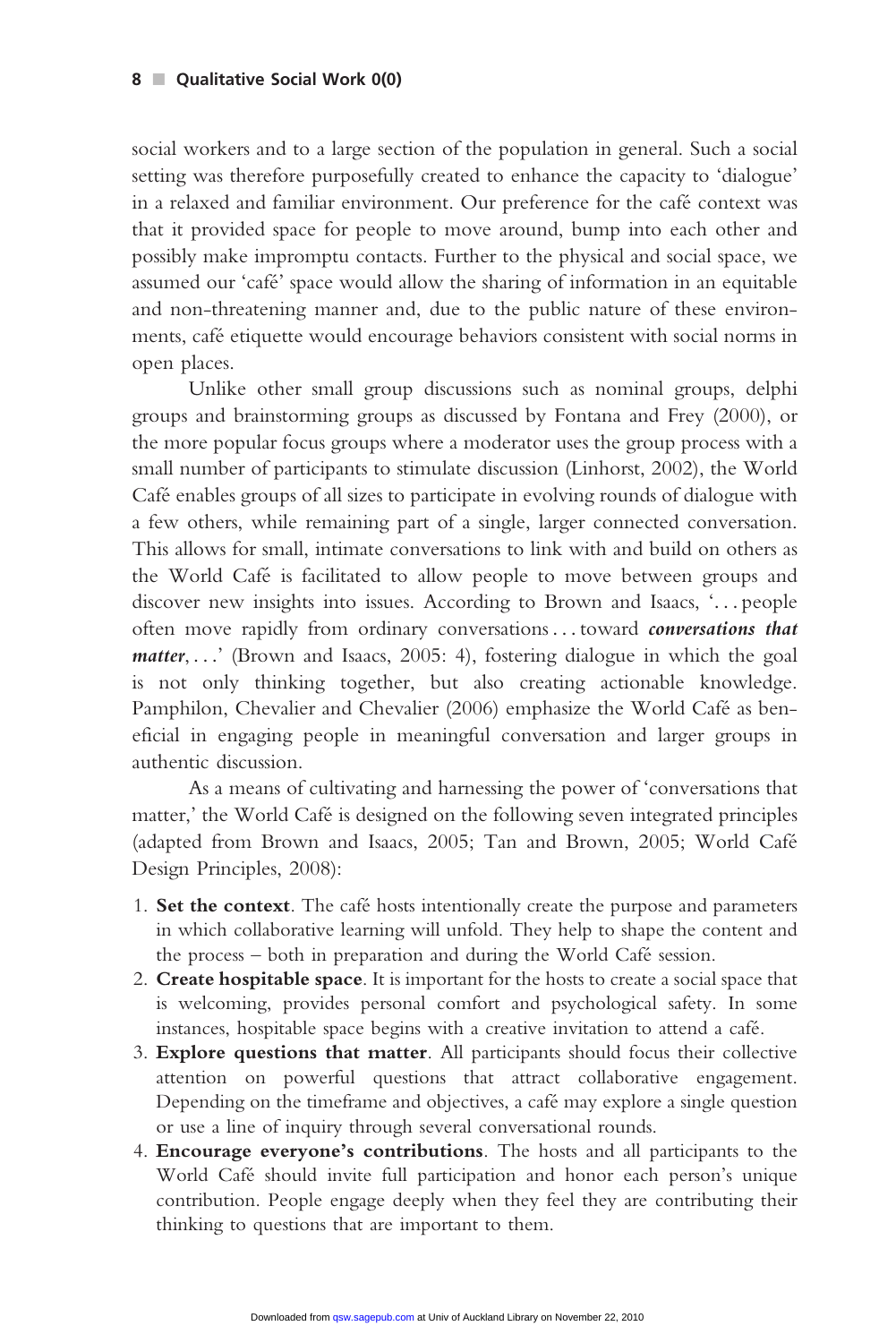- 5. Cross-pollinate and connect diverse perspectives. In encouraging a rich web of interactions, optimum learning and development occurs. Facilitating conversational rounds and asking people to change tables between rounds allows for a dense web of connections. In some instances, it may be helpful to have one person remain at a table to act as the table host to both summarize the conversation of the previous round for the newcomers and invite them to share the essence from the previous round. Where possible, the tables can be 'waited' on by the café hosts.
- 6. Listen together for patterns, insights and deeper questions. As the diverse perspectives are successfully connected, focused shared attention should be encouraged to nurture coherence of thought while affirming individual contributions.
- 7. Harvest and share collective discoveries. The hosts should ensure that collective knowledge is visibly displayed and actioned. By distilling the insights, patterns, themes and deeper questions down to their essence and providing a way to get them out to the whole group, collective knowledge is developed. To capture this visually on flip charts or post-it notes or even the paper table cloths, the information can be taped to a wall, discussed and actioned.

Although little evidence of the implementation and outcome of the World Café can be found in scientific literature, it is alleged on the dedicated World Café website (World Café History, 2008) that the World Café has been used by hundreds of groups, including large multinational corporations, small non-profits, government offices, community-based organizations and educational institutions. It is also declared that the core design principles of the World Café have been applied in many different ways where groups have a need to engage in constructive dialogue around critical questions and that the process resonates with traditional practices of dialogue and deliberation in many different cultures. The outcomes of these efforts proclaim to include innovative approaches to health care, education, socially responsible business, environmental protection, social welfare, conflict resolution and sustainable development. No direct application of the World Café in the field of qualitative research has been discovered and to the best of our knowledge, this is the first time the World Café is reported as a research approach.

# LOCATING THE WORLD CAFÉ IN THE PHILOSOPHY OF APPRECIATIVE INQUIRY AND ACTION RESEARCH

Prior to positioning the World Café as a qualitative research approach, we shall provide a brief reflection as to how we situate the world cafe´ approach alongside action research (AR) and appreciative inquiry (AI) frameworks. First and foremost we were guided by the hypothesis that for social workers to embrace research as part of their practice, the methodology of choice needed to emulate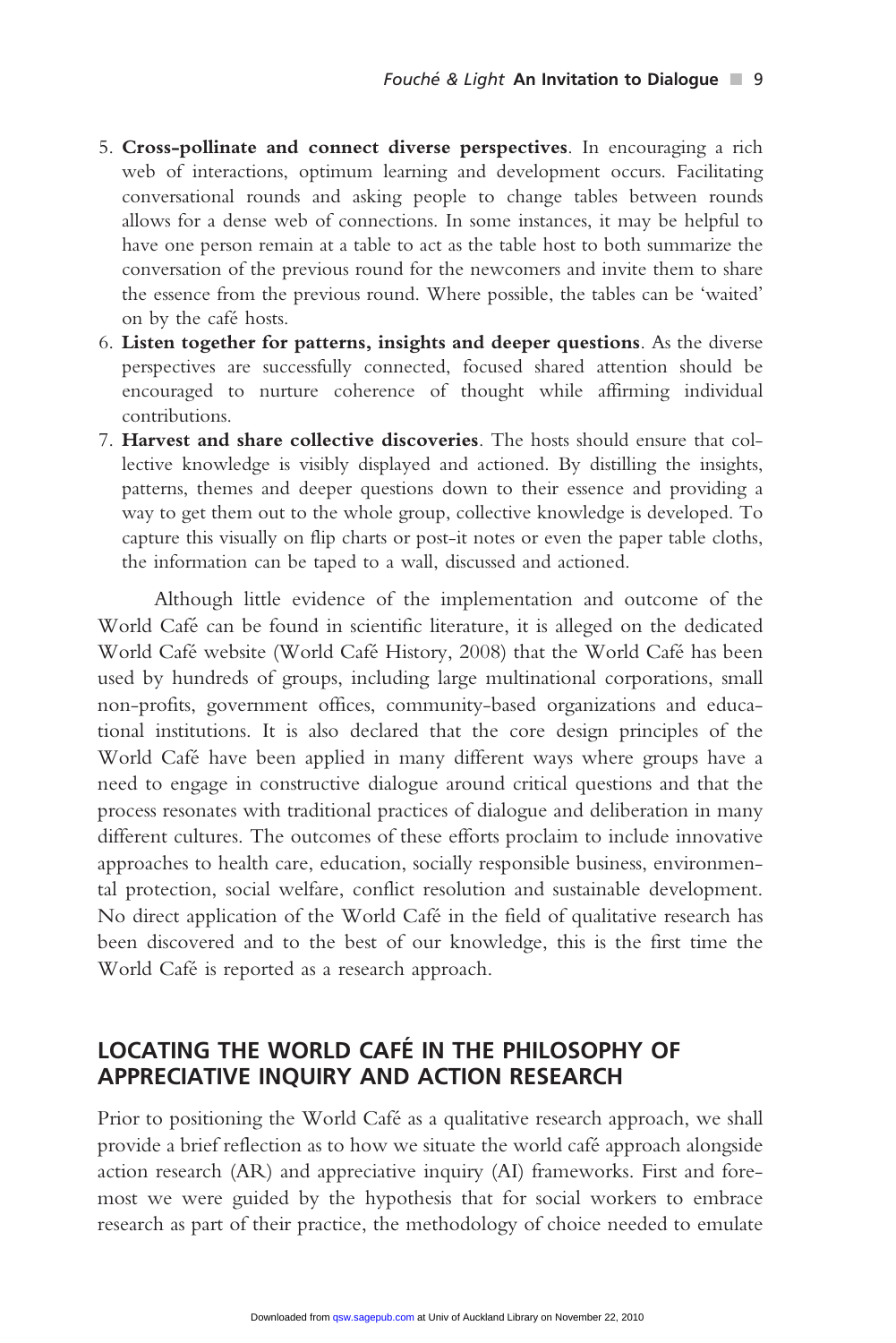the essence of social work such as inclusiveness, hope-promoting language and the generation of client-centered resourcefulness. We strove to align an approach that incorporated attitudes and behaviors that paralleled practice.

A brief review of the literature pertaining to AI and AR (Egan and Lancaster, 2005; Fitzgerald, Murrell and Miller, 2003; Whitney, 2004), identified both as incorporating a framework for eliciting information. The philosophy of AR embraces a problem-solving perspective to change management utilizing a framework for 'data gathering, diagnosing, implementing and evaluating a change process' (Egan and Lancaster, 2005: 35). It involves a focus on a particular problem and seeks to provide assistance in understanding and addressing the problem identified. Furthermore, as Somekh (2006: 31) writes: 'because action research is a methodology that closely involves participants in a social situation it is necessarily strongly influenced by their values and culture'.

AI focuses on a strength-based approach to change: discover, dream, design and destiny. The philosophy that underpins both frameworks not only determines the choice of language used but also attunes and orientates the organizational context to the potential and sustainability of change. The use of language has the ability to reinforce existing beliefs of deficit thinking or, has the potential of unleashing possibilities for the creation of new (and presumably better) beliefs. Similarly in practice, for a practitioner, every inquiry is positioned as an intervention as the images embedded within the question have the potential to unlock possible, actionable answers.

As an organizational development tool, AI is grounded in a philosophical orientation of promoting what works best in an organization and builds on success, achievement and positive attributes. This obviously resonates strongly with social work practitioners committed to strength-based practice and attachment theory (see Gilgun, 2005; Neilson, 2005), but is also gaining ground as a research tool, resonating with a range of research approaches. Rather than seeking a problem to be solved, organizations are a mystery to be embraced. A number of principles are regarded as core to AI, born out of several theories related to positive image and positive thinking. An AI emphasis is firmly on appreciating 'what gives life to human systems when they are at their best' (Cooperrider et al., 2003) and as a relational construct, AI is grounded in affirmation, appreciation and dialogue.

Reed (2007) and Cooperrider et al. (2003) suggest that the embracingsolution process has four phases. The collaborative, participative and systemwide approach to organizational development is operationalized by the 4-D cycle:

. Discovering 'what gives life to people, their work and their organization'. This is synonymous with a strengths-based perspective, sourcing client's experience of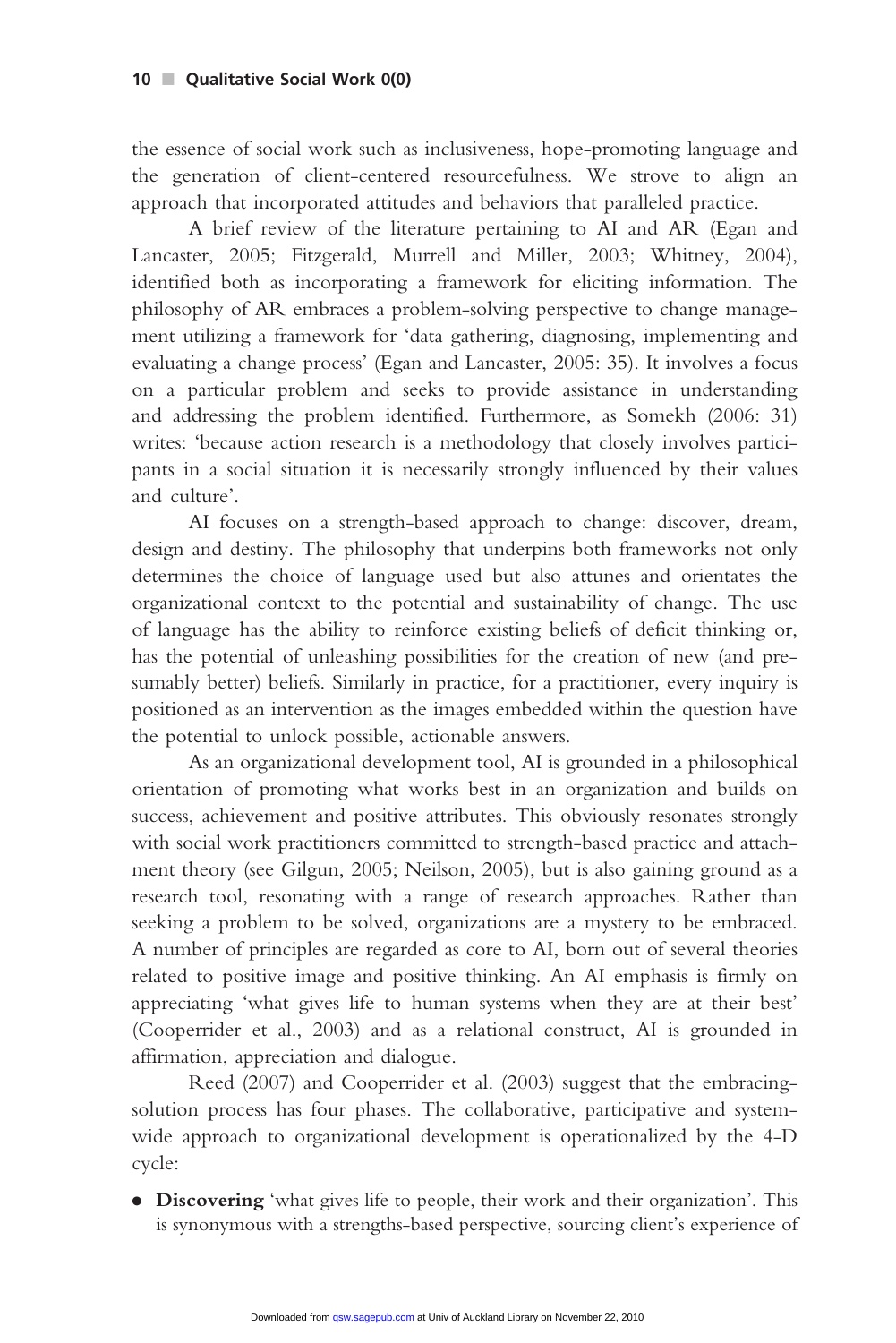how they have managed change previously and building on their resourcefulness. It also harnesses possibility thinking and is the essence of the 'miracle question' associated with solution-focused practice.

- . Dreaming of what might be provides a visionary exploration of 'provocative propositions' (Reed, 2007); constructed by clients and stakeholders this promotes strategic intent and is both aspirational and transformative.
- . Designing the ideal is based on evidence-based examples that have emerged from the successes and achievements of the past. Building on existing resourcefulness promotes realistic, achievable and imaginable goals where the focus is on choice and co-construction.
- . Destiny is focused on sustaining the envisioned future; this requires creating the networks and structures that facilitate connections and the potential to co-create new ways of working, moving from 'new knowledge to new knowing' (Cooperrider and Whitney, 2000). Reed (2007) refers to this phase as 'delivery' and describes it as the phase where possibilities are explored through the lens of past successes.

Although we believe the AI approach resonates strongly with the beliefs and values associated with social work practice and therefore the parallel appropriateness of this research approach, we are not wearing rose-colored glasses. Sourcing only good things or 'the best' in an organization does not negate the prevalence of problems. Problem-orientated approaches invariably utilize more energy than strengths-based practice; uncovering positives and tapping into tacit knowledge raises individual and group awareness of possibilities and as such, elevates collective consciousness of a more enabling nature.

The World Café aligns with the change process of 'data gathering, diagnosing, implementing and evaluating' (Egan and Lancaster, 2005: 35) in AR, but is also clearly situated within the philosophy of AI (Cooperrider and Srivastva, 1987) as it is premised on generative dialogue which in itself has enormous potential for transformation. The World Café however, additionally provides a challenge to rethink our ideas on transformational potential through the process of knowledge-exchange. It provides an enabling framework: purposeful orientation of the environment to café-style and associated dialogue, that helps groups to engage in constructive evolving rounds of dialogue. This, while remaining part of a single, larger connected conversation and with the AI orientation, allows the dialogue to remain focused on what is already working well.

Therefore, taking into account the aforementioned discussion, the world café approach and the implementation of 'Café Hear and Now' embodied the essence of social work practice and as a form of research methodology, resonated with practice. Parallels to practice required the establishment of a hospitable, relaxed context and attention to language that orientated participants to images that promoted vision and purposeful action.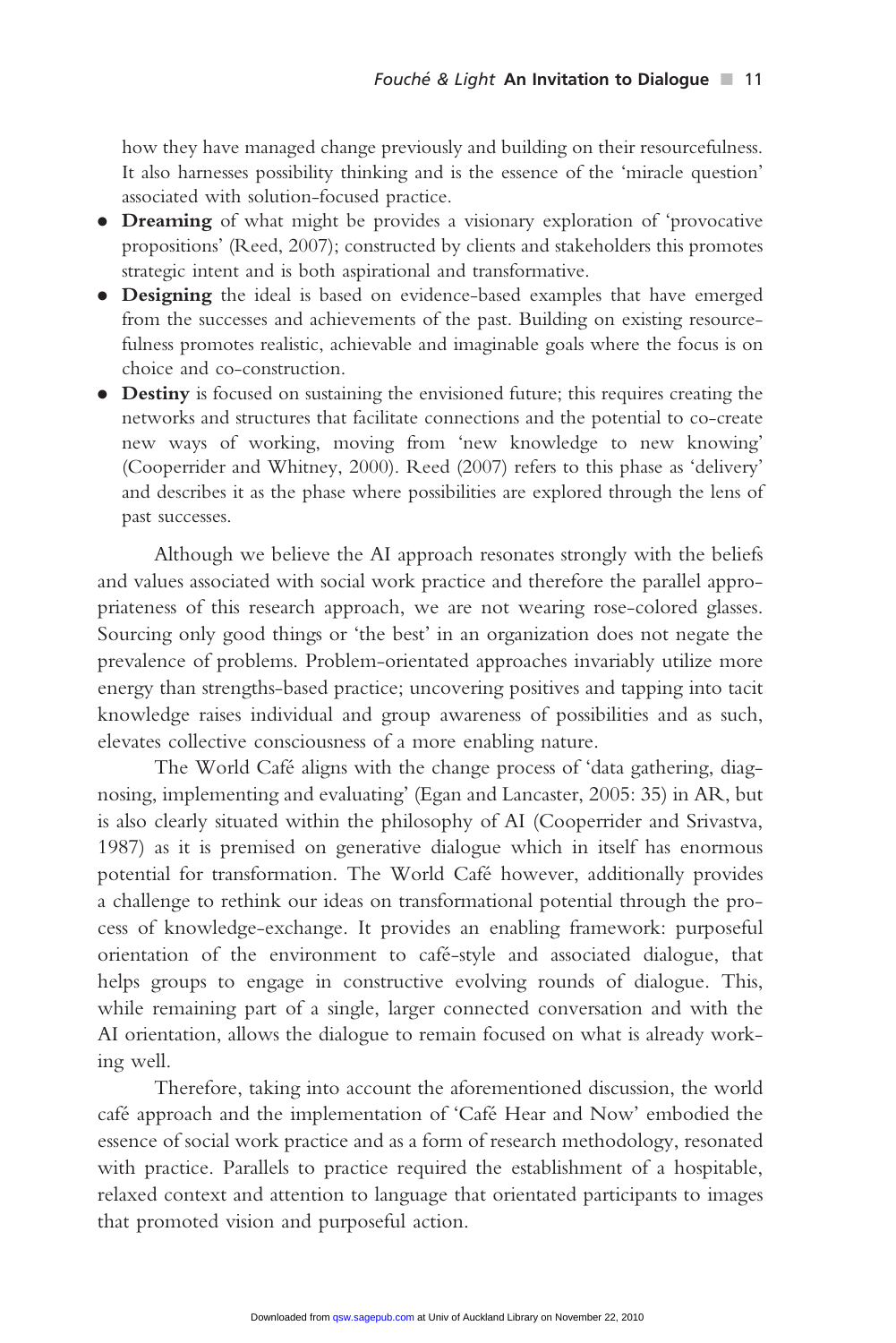# THE IMPLEMENTATION OF THE WORLD CAFÉ: 'CAFÉ HEAR AND NOW' IN AUCKLAND

In planning the fourth in the series of six workshops, the café hosts (GRIP team) utilized the seven integrated principles of the World Café as outlined above. They started by 'setting the context' (Brown and Isaacs, 2005) and creating the purpose and parameters of this workshop. 'Café Hear and Now' was shaped to enhance the sharing of knowledge and generate collaborative learning as a means of enhancing participant's research-mindedness. This was particularly aimed at achieving multi-directional knowledge exchange (rather than linear knowledge transfer) as proposed by Lee and Garvin (2003). In setting the context, we aimed to move away from an individualistic ethic, to not privilege expert knowledge and to avoid a one-way flow of information (Lee and Garvin, 2003: 451). We decided on the metaphorical naming of the World Café as 'Café Hear and Now', to reflect the essence of the café purpose, namely to focus on the critical issues in the participants' shared experience by contributing, connecting and listening to each other.

Creating the ambience for the café and ensuring a 'hospitable space' (Brown) and Isaacs, 2005), required the transformation of a lecture room. This was achieved with soothing background music, comfortable chairs and tables arranged in cafe´ style, colorful paper table coverings to encourage doodling and small posies of fragrant flowers on each table. Each table was also provided with small colorful notepads and colored pens to gather ideas and themes. Research participants were orientated to the World Café initiative via a 'power-point' presentation with additional posters covering the World Cafe´ principles, assumptions and etiquette displayed around the room. As researchparticipants had habitually sat with their own team members at all of the previous workshops, this remained the case for the first round of focused enquiry. However, as the 'evolving rounds of dialogue' of the World Café was introduced, groups were soon disrupted as they joined new discussion groups at the various tables.

In 'exploring questions that matter' (Brown and Isaacs, 2005) it was really important to the GRIP team to ensure that questions were asked in the right way. Based on appreciative inquiry philosophy that 'people grow in the direction of the questions they ask' (Cooperrider et al., 2003; Reed, 2007), the questions that arose for the café hosts were: 'How could we create the ideal; how could we engage individuals in 'meaningful conversation' and the larger group in 'authentic discussion' as highlighted by Pamphilon, Chevalier and Chevalier (2006)? The following focused questions accessed the participants' resourcefulness:

1. What in your workplace has enabled your research?

2. What would be the ideal situation especially around having enough time?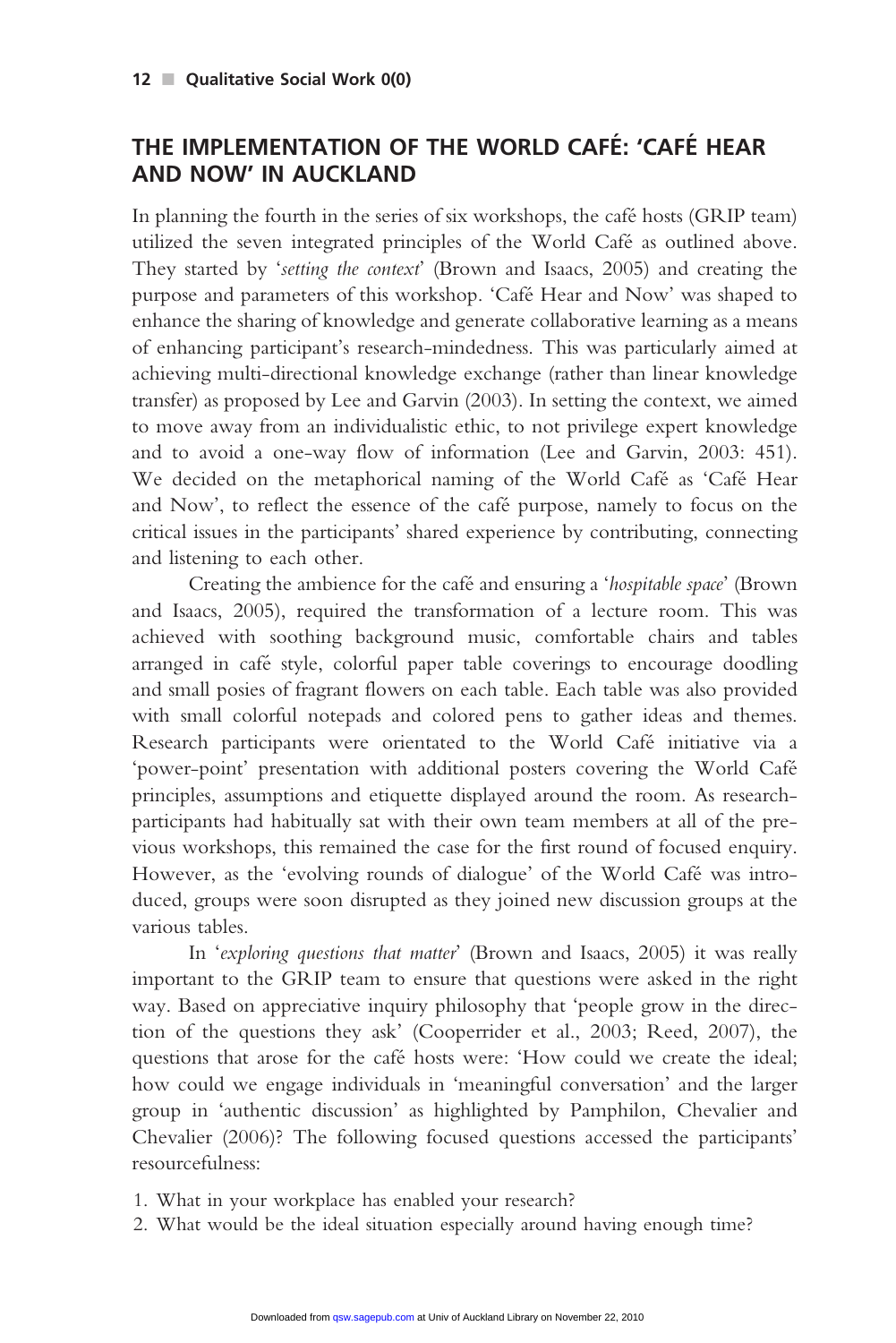- 3. What needs to happen to achieve the ideal?
- 4. What's the ideal? What can we do to promote it?

The café questions were purposefully orientated towards appreciative inquiry principles and formulated as 'provocative propositions' (Reed, 2007: 10). As visionary and aspirational 'dreams' we were seeking to align the interrelatedness of the cognitive processes with radical statements of intention and action. How would these statements of intention contribute to the development of a culture of practitioner enquiry in social service agencies? What would research-practitioners be doing differently in their workplaces? What resources would need to be in place?

Each focused-question rotation lasted 20–25 minutes. A self-selected host remained at each table between rounds to 'encourage everyone's contribution' and to provide continuity of ideas while other participants were free to move to other tables to engage in developing and 'connecting ideas' (Brown and Isaacs, 2005) and wider networking. Question responses were gathered and arranged thematically on a large wall by the café hosts and all participants were encouraged to view the collective discoveries. The dialogue commenced rather tentatively. This may have been due to the unorthodox approach to generating ideas and as Carter (2006) points out, practitioners are not in the general habit of uncovering best practice; not because it does not exist, but because practitioners 'are so unused to talking about it' (Carter, 2006: 52). By the fourth rotation, however, the dialogue had reached such a level of intensity and commitment that it required several attempts to draw the conversations to a close – the energy and enthusiasm was palpable! Where at first, the participants 'brainstormed' ideas in reaction to a question, the subsequent rounds incorporated their own answers with what was said at another table, and the ideas became connected, So, for example, in response to the question: 'What has enabled the research?' participants collaboratively collated responses and identified collective patterns e.g. 'participant networks, management, research team, GRIP, leadership, passion'. In the evolving rounds, responses 'connected' ideas, such as 'we did not have a supporting manager – that would have made a difference'; or 'our passion for finding answers to the problem also enabled our research'. Furthermore, participants were more explicit in validating their collective strengths and unleashing their potentials; 'research has a place and a value in agency policy, valuing research, self-determining team members motivating others'.

It was energizing to see participants 'identify patterns and develop insights from the conversations' (Brown and Isaacs, 2005). Capturing these visually on post-it notes and the paper table cloths, the information was taped to a wall. Although the nature of this data and the content of the conversations and discoveries are not the focus of this article, the following insights from the groups serve as examples in the 'sharing of collective discoveries' (Brown and Isaacs, 2005). From the 'connected ideas' the emerging conversations led to discoveries that 'research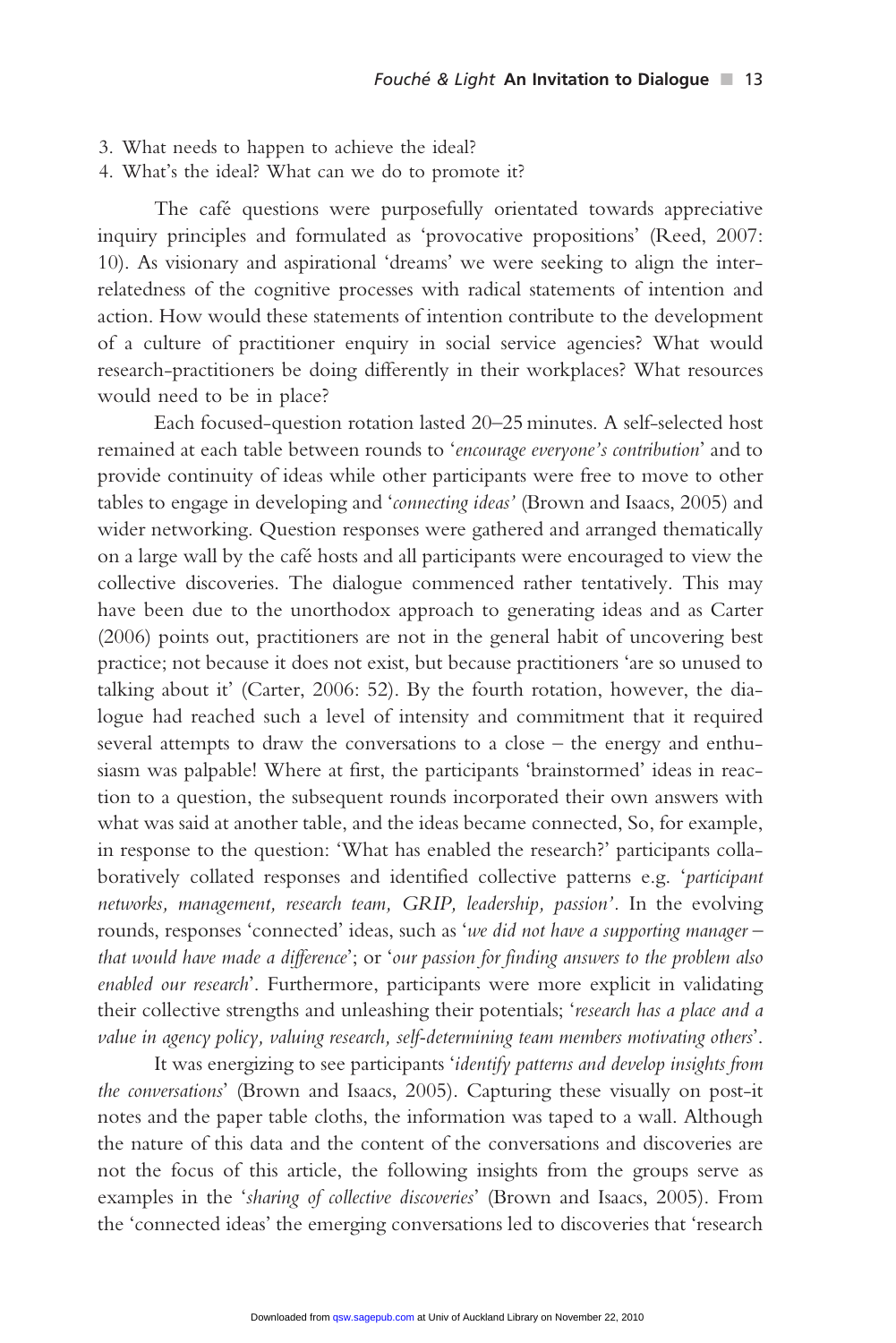in the workplace was enabled by' and, 'the ideal can be achieved by': group commitment; resource availability from the agency; supportive leadership from workplace management; and practitioners' passion.

As a means of responding to participants' needs and in developing the knowledge map (refer to figure 1), the GRIP team sought explicit feedback at the completion of each workshop and after completion of all the sessions. The feedback allowed space for participants to express their opinions in a narrative, qualitative manner. Consequently, workshop four, incorporating 'Cafe´ Hear and Now', allowed participants to document their preferences from a perspective of raised consciousness. They were comparing the traditional knowledge transfer approach and the more generative approach of knowledge exchange.

Comments varied between 'it's lovely to have these days as we can concentrate on the tasks. World Café was great, moving me out of my comfy zone  $-$  the workshop was useful and timely, excellent to connect more with other groups' to participants validating their personal experience by providing one-liners that captured the learning from the café process: 'sharpened my skills, knowledge, passion, curiosity; seeing ourselves as researchers ...believing that social workers are researchers, connecting with my research whanau' (an indigenous Maori concept for extended family and significant others). Many of the comments also focused on the wider environment and the extrapolation of 'research as core business, research is integral to the organization's work' and 'research as a workplace investment'. Although the participants may have been slow to 'uncover' and articulate best practice, the substantive feedback indicates that the café-style process of knowledge-generation was a preferable medium for promoting insight and enhancing practitioner's self-worth as a researcher. In response to the question at completion of all the workshops: 'which sessions were useful to you or your research?' 76% of participants acknowledged that 'Cafe´ Hear and Now' was the session largely and totally useful (to their research).

# THE PERCEIVED VALUE OF THE WORLD CAFE´ APPROACH THROUGH 'CAFE´ HEAR AND NOW'

It is difficult to isolate the successes of 'Cafe´ Hear and Now' from the successes achieved by the GRIP program as a whole. It would appear that individuals and teams took significant learning from GRIP, including learning about research and the value of practice-based research. Benefits also derived from the findings of the research projects and outcomes for social service agencies, such as the commitment to ongoing practice research and a growing focus on research in discipline-specific forums. In addition, a number of potential future initiatives were developed which will provide another layer of benefits beyond immediate practice outcomes, satisfaction and learning. These include ongoing dissemination of the results of the projects in journals, at conferences and through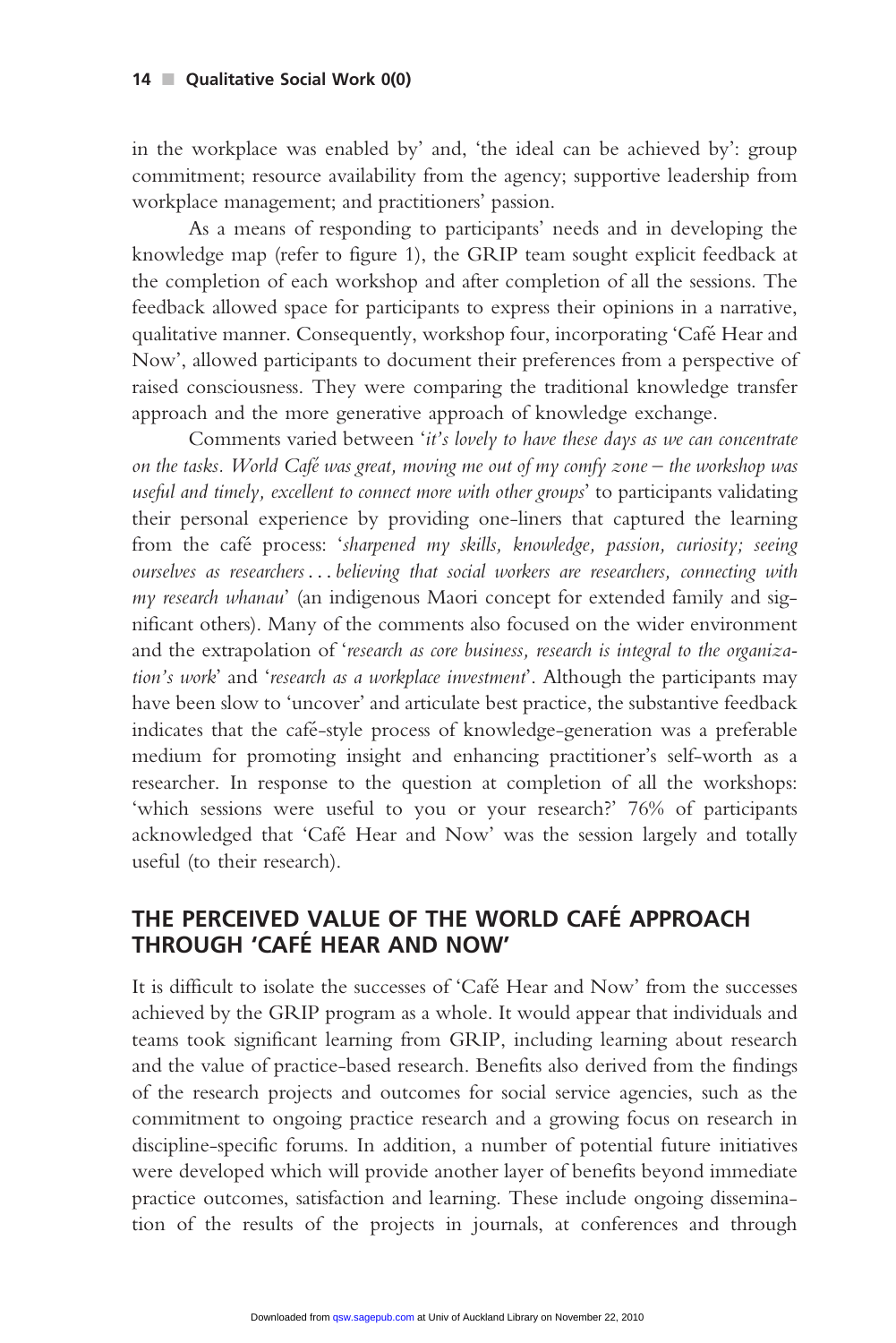feedback to management, clients and professional networks. It is worth noting the following observations from the café exercise that can be extrapolated to a wider discussion on the value of the World Café to social work research, as summarized in Table 1.

#### Cognitive Reframing and Individual Sense-making of 'Questions that Matter'

'Cafe´ Hear and Now' nurtured participants' ability to identify with 'conversations that matter' – in this instance, from the initial 'isolated' responses about enabling factors in research, through the 'connected ideas' in the evolving rounds to individual sense-making of practitioners as researchers and with research as a workplace investment. This certainly supported the aims of the GRIP program and, in our opinion, this one workshop made a significant contribution in this regard. As an interpretive activity, the café experience allowed the participants to make sense of how they perceived themselves as researchers, in relation to colleagues, and what resources and systems needed to be in place to promote research in the workplace. 'Café Hear and Now' provided a new experience in research-related activity and therefore mediated a different perception of knowledge generation.

| Interconnected elements<br>of the World Café | Value of 'Café Hear and<br>Now' in research                                                                                        |
|----------------------------------------------|------------------------------------------------------------------------------------------------------------------------------------|
| Constructive dialogue                        | Cognitive reframing                                                                                                                |
|                                              | Individual sense-making of 'questions'<br>that matter'                                                                             |
| Relationship building                        | Webs of relationships or connections                                                                                               |
|                                              | Promotion of professional networks                                                                                                 |
| Collective discoveries                       | Harnessing and promoting the innate<br>$\bullet$<br>resourcefulness and dialogical discourse<br>central to<br>social work practice |
|                                              | Hope promotion and a collective<br>'can do' orientation                                                                            |
| Collaborative learning                       | Equitable contribution and participation                                                                                           |
|                                              | Collective knowledge sharing                                                                                                       |

## Table 1 THE VALUE OF THE WORLD CAFÉ TO SOCIAL WORK RESEARCH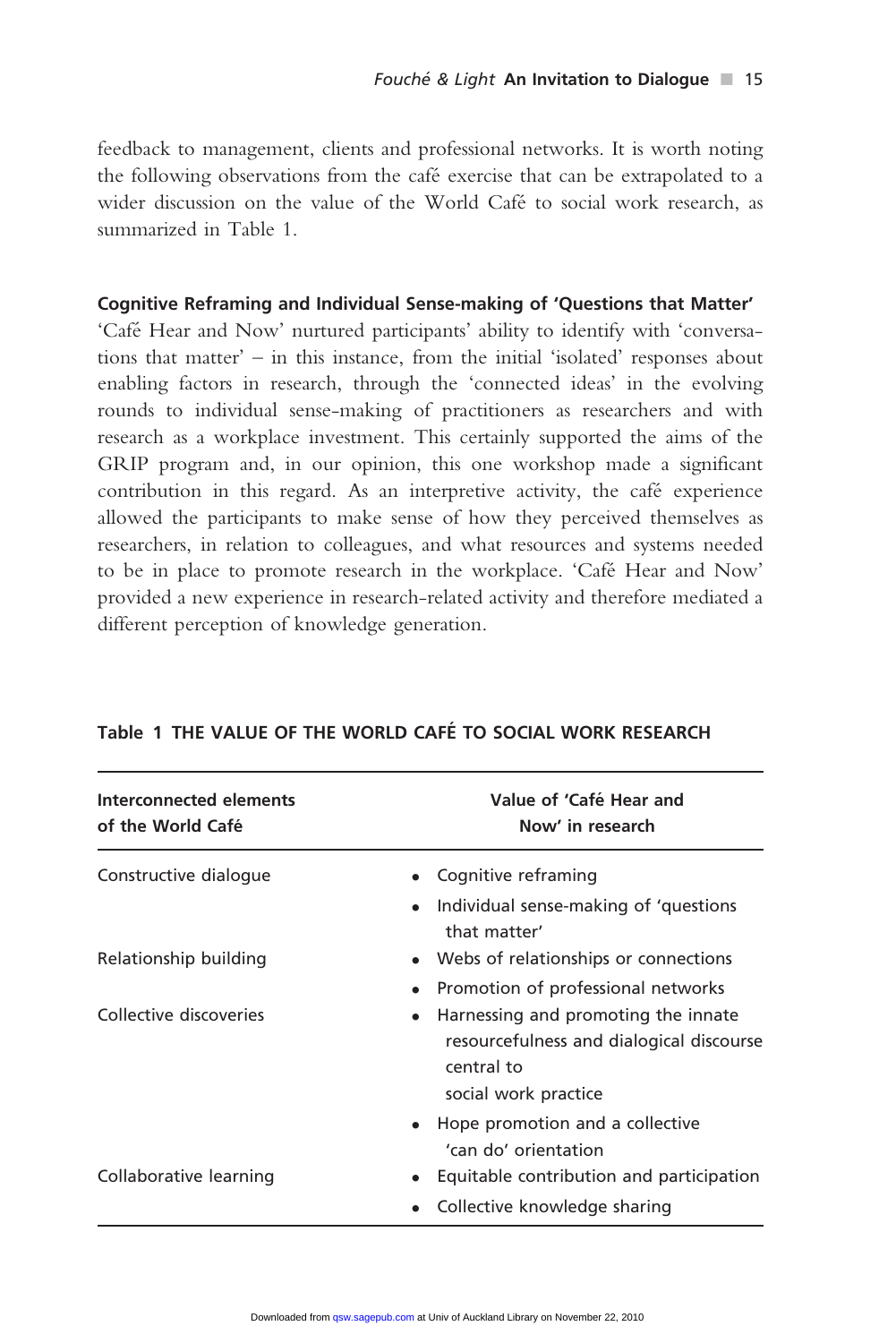#### Webs of Relationships or Connections and Promotion of Professional Networks

The interactive nature of the café enabled practitioners from a variety of settings to make connections and to promote networks. Networks are often regarded as a means of overcoming resource constraints (Benson-Rea and Wilson, 2003). Chetty and Wilson (2003) differentiate between vertical and horizontal networks where strategic networking is involved. Horizontal networks, according to these authors are the relationships that firms form with competitors, while vertical networks are those formed with customers, suppliers and distributors. In the context of the social services, these research-minded networks are influential in the propagation of research-based practice and extend the current professional culture of critical reflection and practice competence to a more enabling context of practice-based research and active involvement in evidence-informed activities. As relationships grow, networks are combined and connected to others through direct and indirect linkages (Benson-Rea and Wilson, 2003). The World Café approach is uniquely geared to promote such horizontal networks.

## Harnessing and Promoting the Innate Resourcefulness and Dialogical Discourse Central to Social Work Practice

We have been able to draw parallels from the co-operative construction of meaning in the café process to the dialogical interaction between practitioner and client. Three different practice-based interventions informed this discovery:

- . Solution-focused brief therapy (SFBT) places an emphasis on 'solution talk' (Walsh, 2006: 211) that encourages clients to focus on solutions to problems. 'Solution talk' has been central to the focus of and language used in the framing of questions for the cafe´.
- . A strengths-oriented practice (Walsh, 2006) implies that practitioners elicit from clients their capacities, talents, hopes, visions and talents. This perspective emphasizes human resilience in spite of the adversities and struggles of life's challenges. 'Cafe´ Hear and Now' aimed to draw out practitioners' enabling capabilities in spite of practice difficulties.
- $\bullet$  In narrative theory, where each person's notion of 'self' is inherently fluid, change is premised on the perspective that all people are capable of developing new, empowering stories that include new senses of the self (Walsh, 2006). The café hosts supported an approach to the café dialogue that assisted the participants to use an appreciative stance in seeking to engage in social enquiry.

#### Hope Promotion and a Collective 'Can Do' Orientation

As workshop participants articulated their hopes and possibilities for a (researchoriented) future there was evidence of positive expectations that research as an investment would contribute to providing a more hopeful perspective of social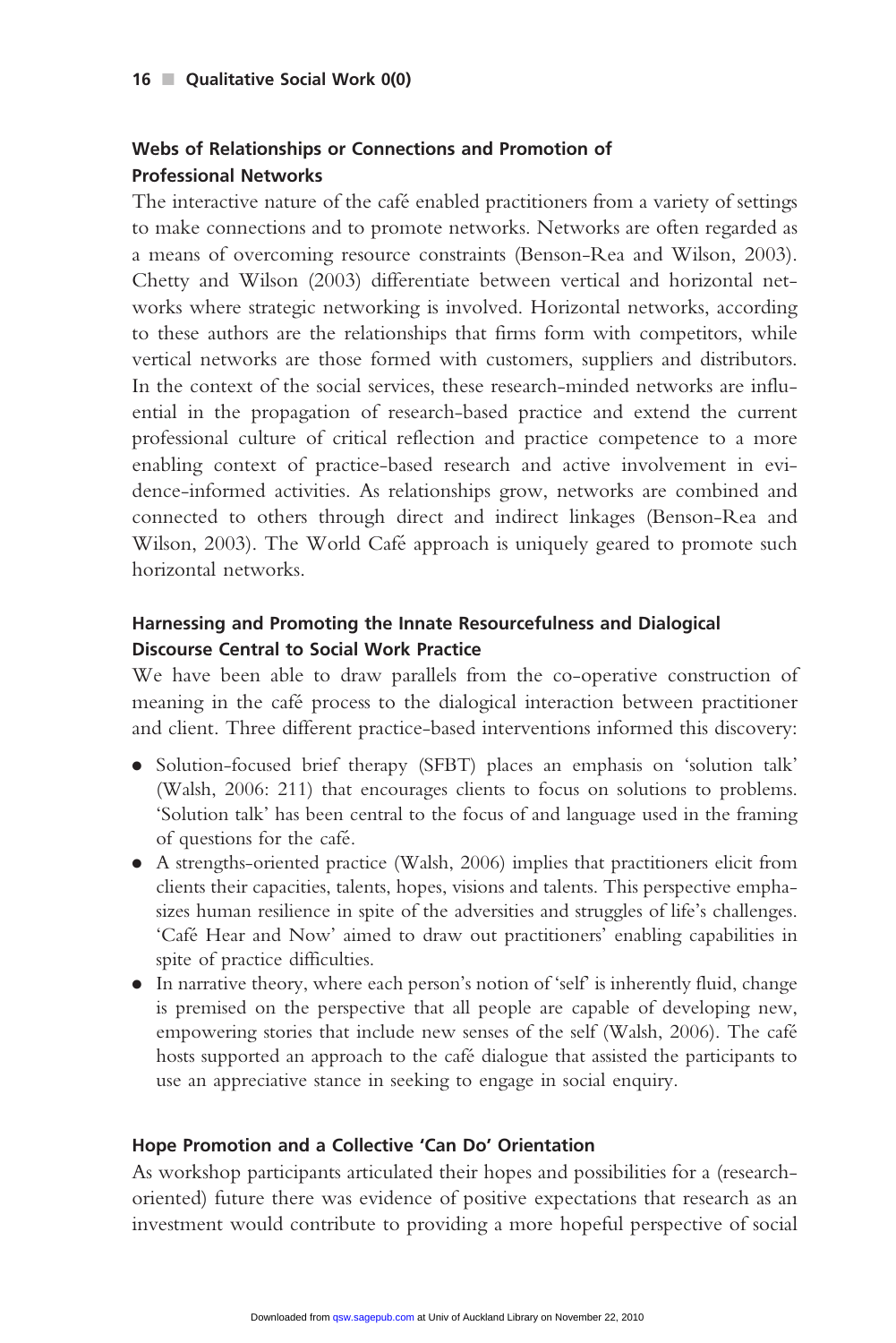work as a profession in the future. The purposeful use of the 'provocative proposition' orientation, that is, an explicit alternative to 'the way things are done around here' idea promoted a context where research-participants were able to express their tacit knowledge in a socially-orchestrated environment. The opportunity that the World Cafe´ provided, allowed participants to remain part of the larger connected conversation over and above the evolving dialogues. We were able to observe and hear as workshop participants collectively discovered solutions that would enable research to occur in the workplace, such as 'we should put a similar proposal to our management team for resources' or 'we should inform our supervisor that we are the only team that do not have access to...'; or even 'we will have our supervisor contact yours to discuss strategy'.

As a means of attempting to understand what we observed with the collective discoveries, it is important to briefly outline the difference between explicit and tacit knowledge. Explicit knowledge is acquired through learning where the interactive process comes from a visual and/or verbal source. Listening to and taking notes from people who have explicit knowledge of specific subjects. 'Tacit knowledge however, does not arise from the transfer of one mind to another but arises from the active engagement of the body with subsidiary awareness' (Sorri, 1994: 19). As an 'art form', tacit knowledge is 'indwelling' (Polanyi, 1966) in social work praxis, especially as practitioners actively engage with people: empathic listening, 'making sense' of another's narrative and learning through reflective practice. Although unable to explain the specific nuances of praxis acquisition, tacit knowledge is evidenced by demonstrating a given skill or knowledge and by showing rather than telling. Attempting to understand the individual discovery of 'self as a researcher' and collective acknowledgement of 'research as a workplace investment' (as reported, comments provided by participants to the World Café experience) we draw on the work of Polanyi (1966) who builds on Gestalt psychology – 'when we recognize a whole, we see its parts differently from the way we see them in isolation' (Polanyi, 1966: 3). The merging of the participants into a collaborative, developmental process (as per the dialogical nature of 'Cafe´ Hear and Now') caused a transformation in the appearance of both the individual and the collective. As an integrative act, participants collectively 'showed' their abilities to engage in knowledge-generation resulting in 'aha' moments. They completed each others' sentences as they discovered that they agreed; they used examples from different people in the room to illustrate a point; they collected notes from a previous round of discussions with only a few people, to feed into the larger connected conversation. At that point in time, the participants demonstrated an 'indwelling' phenomena: collective empathetic participation giving rise to a coherent identity (in this instance of research-mindedness) that would not have been possible within an AR change process of 'data gathering, diagnosing, implementing and evaluating' (Egan and Lancaster, 2005: 35)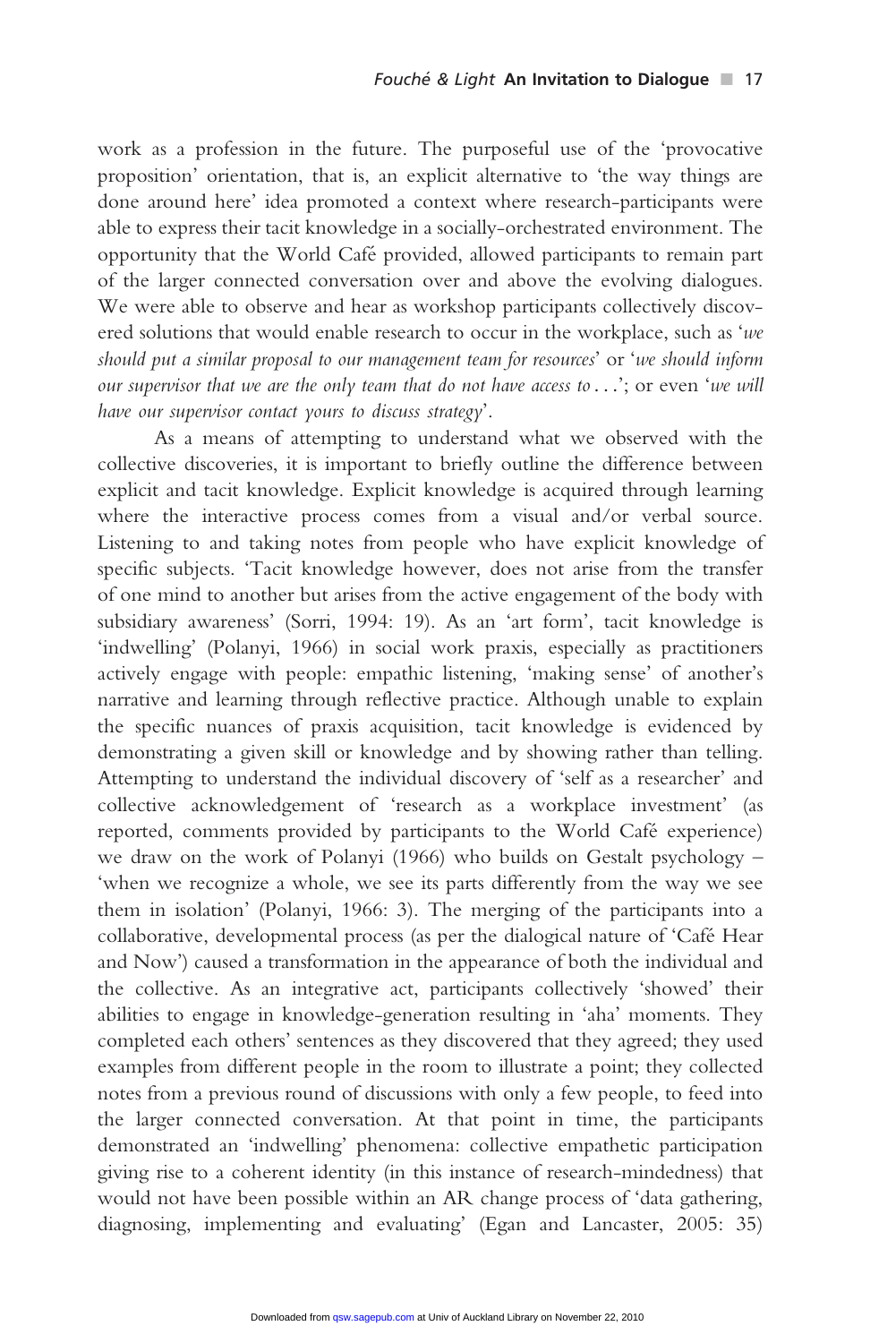or only generative dialogue within the philosophy of AI (Cooperrider and Srivastva, 1987) only.

#### Equitable Contribution, Participation and Collective Knowledge Sharing

During the evolving rounds of dialogue, conversations were linked to each other and allowed for participation that enabled 'aha!' experiences. Participants discovered how others were managing and what the possibilities are. All participants spoke favorably of the support in promoting positive (research) development and although the content of these discoveries is not the focus of this article, the following findings are shared in highlighting the product of the collective knowledge sharing. Participants identified the ideal research environment as:

- . involving other disciplines in their work;
- acknowledging research as 'real work';
- . a focus on the benefit to clients and a unique contribution to social work knowledge;
- . seeing themselves as researchers and believing that social workers are researchers;
- . a space where research is valued as a workplace investment.

'Café Hear and Now' provided an experience in sharing collective discoveries, but also enabled the GRIP team to use the contributions for their own learning. The information on the post-it notes and the key words captured on the paper table cloths, became 'data' and as such, the café, a method of data collection as well.

# LET THE CONVERSATIONS CONTINUE

'Cafe´ Hear and Now' as a practice application of the World Cafe´ in Auckland, New Zealand has responded to the challenge of promoting an example of social work research using an imaginative methodological process. The future-focused, enabling process of knowledge-generation encouraged by 'conversations that matter' shows strength as a research tool on different levels. The World Cafe´ is powerful in terms of the use of cross-pollination of ideas through evolving rounds of information exchange and the use of a café-style social context allows the sharing of information in an equitable and non-threatening manner.

In the field of social work research, a consistent thread has been the need for new expertise that challenges traditional hierarchical relationships between the researcher and the researched, and that gives both social workers and clients opportunities to solve problems (Karvinen-Niinikoski, 2005). This has been reflected in discussions about action research and participatory action research in social work settings. As a collaborative approach, the World Café moves participants beyond being recipients of knowledge created elsewhere and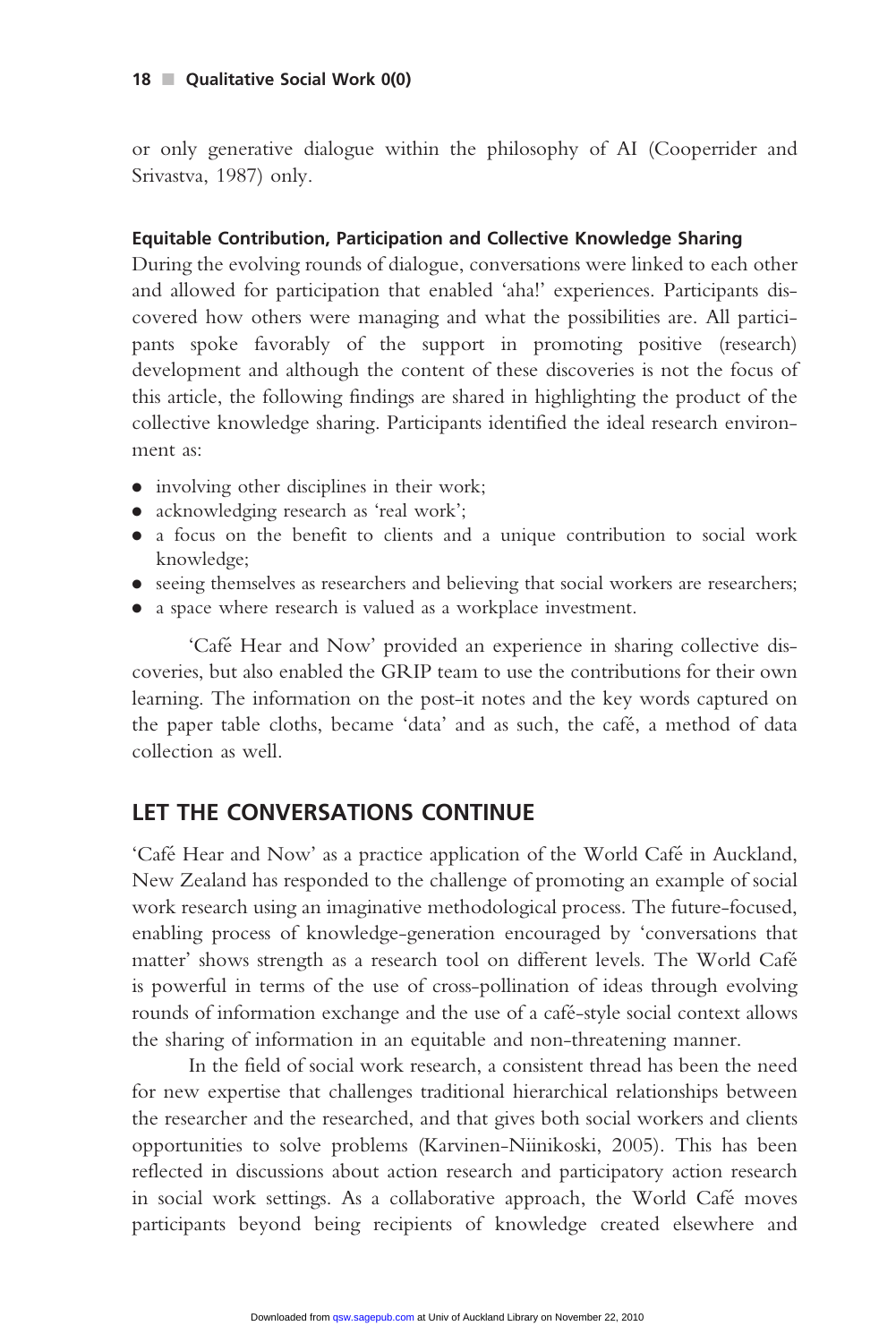transferred for 'use', to being engaged in processes of knowledge creation (Karvinen-Niinikoski, 2005).

In conclusion, as a process that helps groups engage in constructive dialogue, the World Café contributes to cognitive reframing and individual sensemaking, allowing a different perception of knowledge generation and moves participants beyond information transfer toward information exchange (Lee and Garvin, 2003). As a process aimed at relationship building, it allows for the development of webs of connections and the promotion of networks. The impetus on collective discoveries enables the harnessing of resourcefulness and a sense of hope, while the drive towards collaborative learning allows for equitable and collective participation. For supporters of the view that the practice wisdom of health and social care practitioners and the lived experience of service users can be just as valid a way of knowing the world as formal research (Glasby and Beresford, 2006), the World Café offers promising options of collective discoveries and collaborative learning. It will also resonate well as a powerful method of data collection with qualitative researchers promoting the focus group context as an advantage (Eskelinen and Caswell, 2006).

Even though we believe 'Café Hear and Now' premised on the World Café approach (Brown and Isaacs, 2005) was significant in terms of the program participants identifying as researchers and acknowledging research as a workplace investment, we would like to explore further the possibilities of creative social work research practice from this learning. We would like to engage in dialogue on the implementation of the World Cafe´ (Brown and Isaacs, 2005) as an approach and a model to expand the practical outcomes for social work research and the wider field of qualitative research.

#### Acknowledgements

The authors want to acknowledge the contribution of other members of the GRIP team to the project on which this article is based: Deborah Yates, Liz Beddoe, Phil Harington and Neil Lunt, as well as the practice teams that participated in the initiative. The project proper was funded by the New Zealand Families Commission, Ministry of Social Development (SPEaR) and the ASB Trusts in partnership with Aotearoa New Zealand Association of Social Workers (ANZASW).

#### References

Benson-Rea, M. and Wilson, H. (2003) 'Networks, Learning and the Life Cycle', European Management Journal 21(5): 588–97.

- Bond, M. and Hart, E. (1995) Action Research for Health and Social Care: A Guide to Practice. Buckingham: Open University Press.
- Brown, J. and Isaacs, D. (2005) The World Cafe. San-Francisco: Berrett-Koehler Publishers.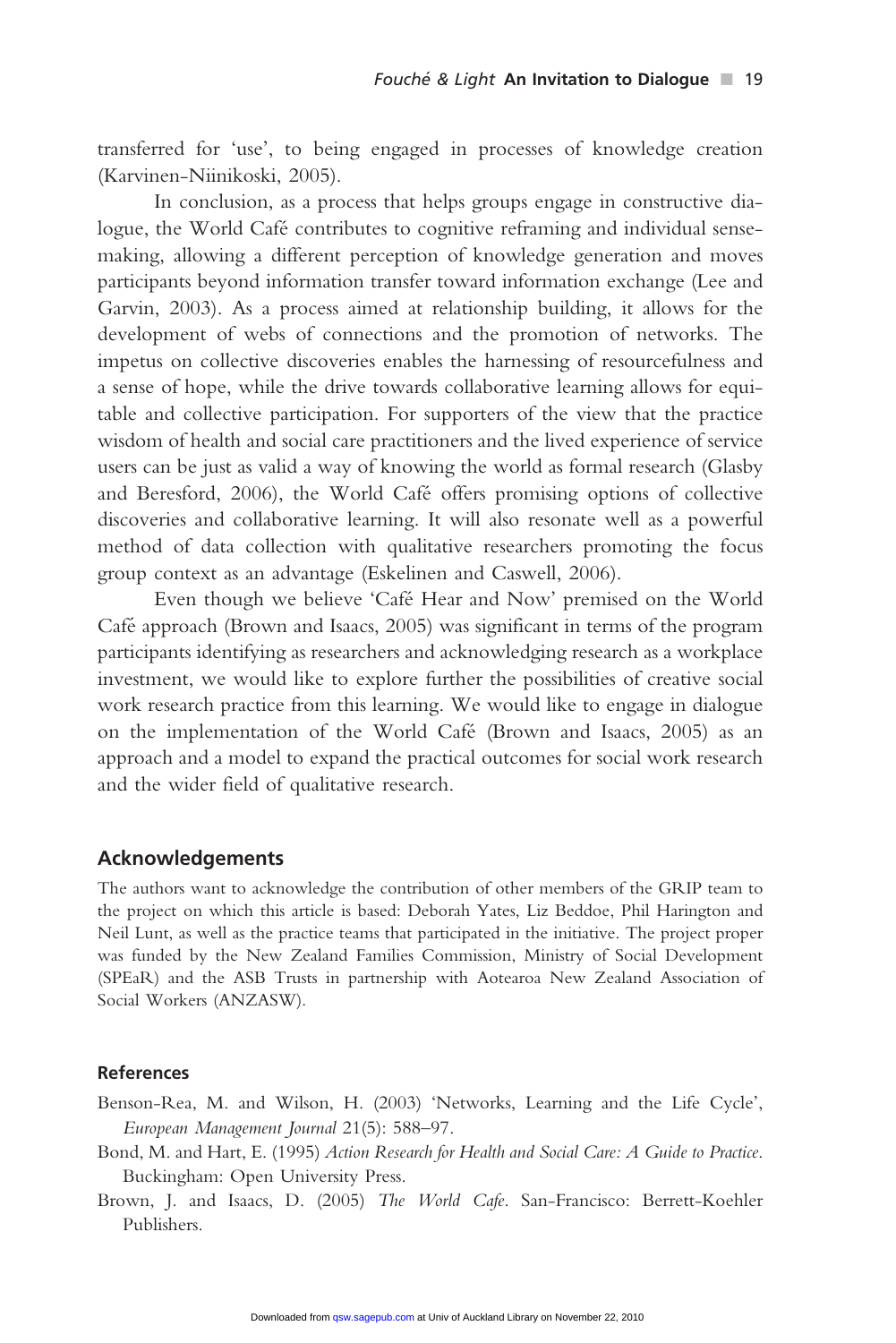- Carter, B. (2006) 'One Expertise Among Many' Working Appreciatively to Make Miracles Instead of Finding Problems: Using Appreciative Inquiry as a Way of Reframing Research', Journal of Research in Nursing 11: 48–63.
- Chetty, S. K. and Wilson, H. M. (2003) 'Collaborating with Competitors to Acquire Resources', International Business Review 12: 61–81.
- Cooperrider, D. L. and Srivastva, S. (1987) 'Appreciative Inquiry in Organizational Life', Research in Organisational Change and Development 1: 129–69.
- Cooperrider, D. L., Whitney, D. and Stavros, J. M. (2003) Appreciative Inquiry Handbook. Ohio: Lakeshore Publishers.
- Dirkx, J. M. (2006) 'Studying the Complicated Matter or What Works: Evidence-based Research and the Problem of Practice', Adult Education Quarterly 56(4): 273–90.
- Egan, T. M. and Lancaster, C. M. (2005) 'Comparing Appreciative Inquiry to Action Research: OD Practitioner Perspectives', Organization Development Journal 23(2): 29–48.
- Eskelinen, L. and Caswell, D. (2006) 'Comparison of Social Work Practice in Teams Using a Video Vignette Technique in a Multi-method Design', Qualitative Social Work 5(4): 489–503.
- Fitzgerald, S. P., Murrell, K. L. and Miller, M. G. (2003) 'Appreciative Inquiry: Accentuating the Positive', Business Strategy Review 14(1): 5–7.
- Fontana, A. and Frey, J. H. (2000) 'The Interview: From Structured Questions to Negotiated Text', in Denzin N. K. and Lincoln Y. S. (eds) Handbook of Qualitative Research, 2nd edn. Thousand Oaks, CA: SAGE, 646–77.
- Fook, J. (2003) 'Social Work Research in Australia', Social Work Education 22(1): 45–57.
- Fuller, R. and Petch, A. (1995) Practitioner Research: The Reflexive Social Worker. Buckingham England: Open University Press.
- Gilgun, J. F. and Abrams, L. S. (2002) 'The Nature and Usefulness of Qualitative Social Work Research: Some Thoughts and an Invitation to Dialogue', Qualitative Social Work 1(1): 39–55.
- Gilgun, J. F. (2005) 'The 4-D: Strengths-Based Assessment Instruments for Youth, Their Families and Communities', Journal of Human Behaviour in the Social Environment 10(4): 51–73.
- Glasby, J. and Beresford, P. (2006) 'Commentary and Issues: Who Knows Best? Evidence-based Practice and the Service User Contribution', Critical Social Policy 26(1): 268–84.
- Healy, K. (2001) 'Participatory Action Research and Social Work: A Critical Approach', International Social Work 44(1): 93–105.
- Karvinen-Niinikoski, S. (2005) 'Research Orientation and Expertise in Social Work: Challenges for Social Work Education', European Journal of Social Work 8(3): 259–71.
- Lee, R. G. and Garvin, T. (2003) 'Moving from Information Transfer to Information Exchange in Health and Health Care', Social Science and Medicine 56: 449–64.
- Linhorst, D. M. (2002) 'A Review of the Use and Potential of Focus Groups in Social Work Research', Qualitative Social Work 1(2): 208–28.
- Lowes, L. and Hulatt, I. (eds) (2005) Involving Service Users in Health and Social Care Research. New York: Routledge.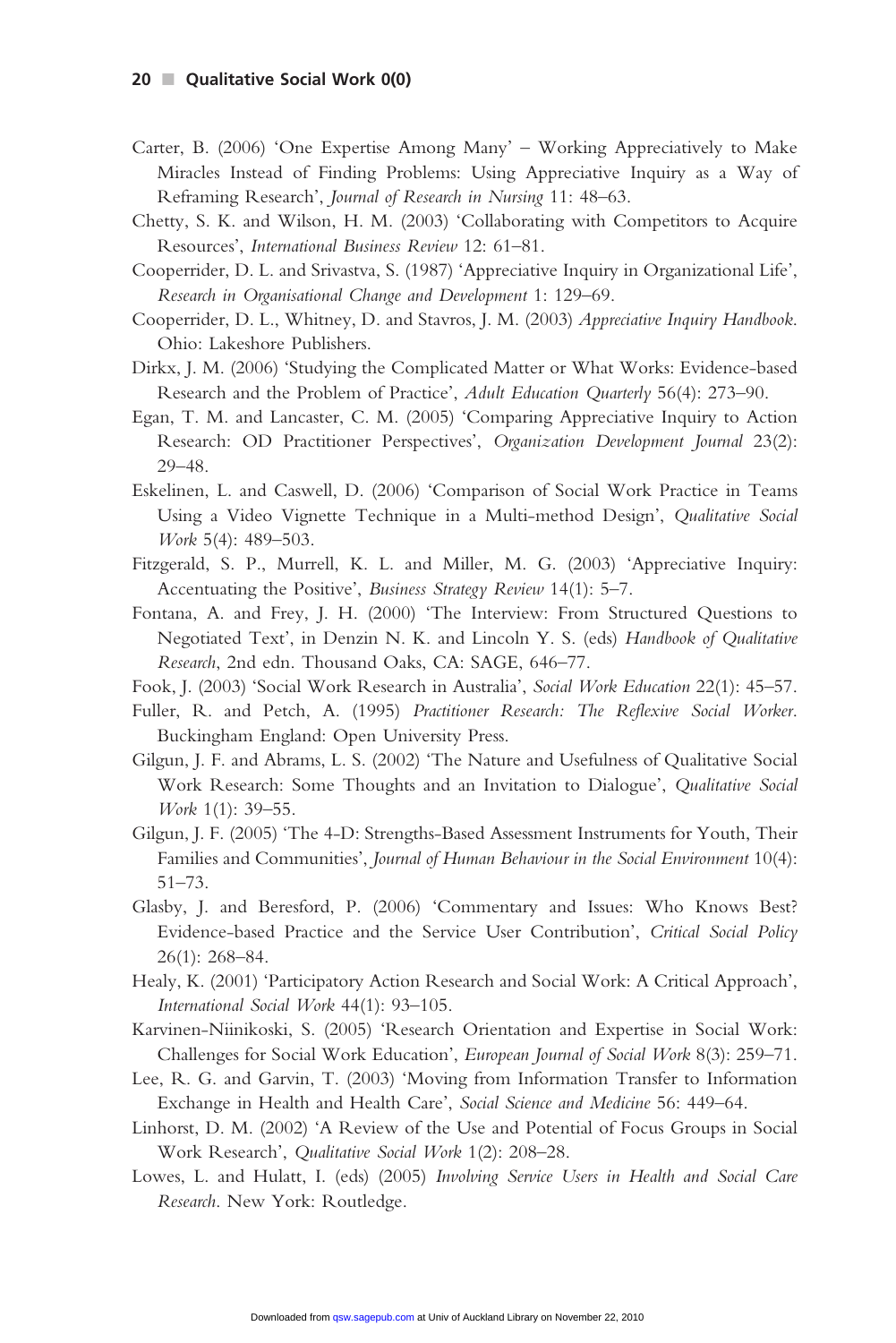- Lunt, N. (2003) 'Knowledge for Policy: The Emergence of Evaluation Research in New Zealand', in Lunt N., Davidson C. and McKegg K. (eds) Evaluating Policy and Practice – A New Zealand Reader. Auckland: Pearson Education, 4–15.
- Lunt, N., Fouché, C. and Yates, D. (2008) Growing Research in Practice: Report of an Innovative Partnership model. Wellington: Families Commission.
- McCormack, B., Kitson, A., Harvey, G., Rycroft-Malone, J., Titchen, A. and Seers, K. (2002) 'Getting Evidence Into Practice: The Meaning of ''Context''', Journal of Advanced Nursing 38(1): 94–104.
- Neilsen, E. H. (2005) Using Attachment Theory to Compare Traditional Action Research and Appreciative Inquiry. Paper presented at the Academy of Management Best Conference, Weatherhead School of Management, Cleveland, Ohio.
- Pamphilon, B., Chevalier, C. and Chevalier, B. (2006) More than Local Colour: Using the World Cafe for Qualitative Participatory Evaluation. Paper presented at the Advances in Qualitative Methods International Conference, Australia.
- Polanyi, M. (1966) 'The Logic of Tacit Inference', The Journal of the Royal Institute of Philosophy XLI(155): 1-18.
- Reed, J. (2007) Appreciative Inquiry: Research for Change. London: SAGE Publications.
- Senge, P. M. (1992) The Fifth Discipline. Sydney: Random House Australia Pty Ltd.
- Shaw, I. and Gould, N. (2001) Qualitative Research in Social Work. London: SAGE.
- Somekh, B. (2006) Action Research: A Methodology for Change and Development. Maidenhead: Open University Press.
- Sorri, M. (1994) 'The Body Has Reasons: Tacit Knowing in Thinking and Making', Journal of Aesthetic Education 28(2): 15–26.
- Tan, S. and Brown, J. (2005) 'The World Cafe in Singapore: Creating a Learning Culture Through Dialogue', The Journal of Applied Behavioral Science 41(1): 83–90.
- World Cafe´ Design Principles (2008) http://www.theworldcafe.com/principles.htm (consulted 22 September 2008).
- World Cafe´ History (2008) http://www.theworldcafe.com/history.htm (consulted 22 September 2008).
- Walsh, J. (2006) Theories for Direct Social Work Practice. Victoria, Australia: Thomson Learning Australia.
- Whitney, D. (2004) 'Appreciative Inquiry and the Elevation of Organizational Consciousness', in Cooperrider D. and Avital M. (eds) Constructive Discourse and Human Organization. Oxford: Elsevier, 125–46.

**Christa Fouché** is Associate professor in Social Work at the University of Auckland, New Zealand. Her current research focus is on workforce development, overseas-qualified professionals and work-life balance. She was one of the principal investigators in the 'Growing Research in Practice' partnership project. Address: School of Counselling, Human Services and Social Work, The University of Auckland, Private Bag 92601, Symonds street, Auckland, New Zealand. [email: c.fouche@auckland.ac.nz]